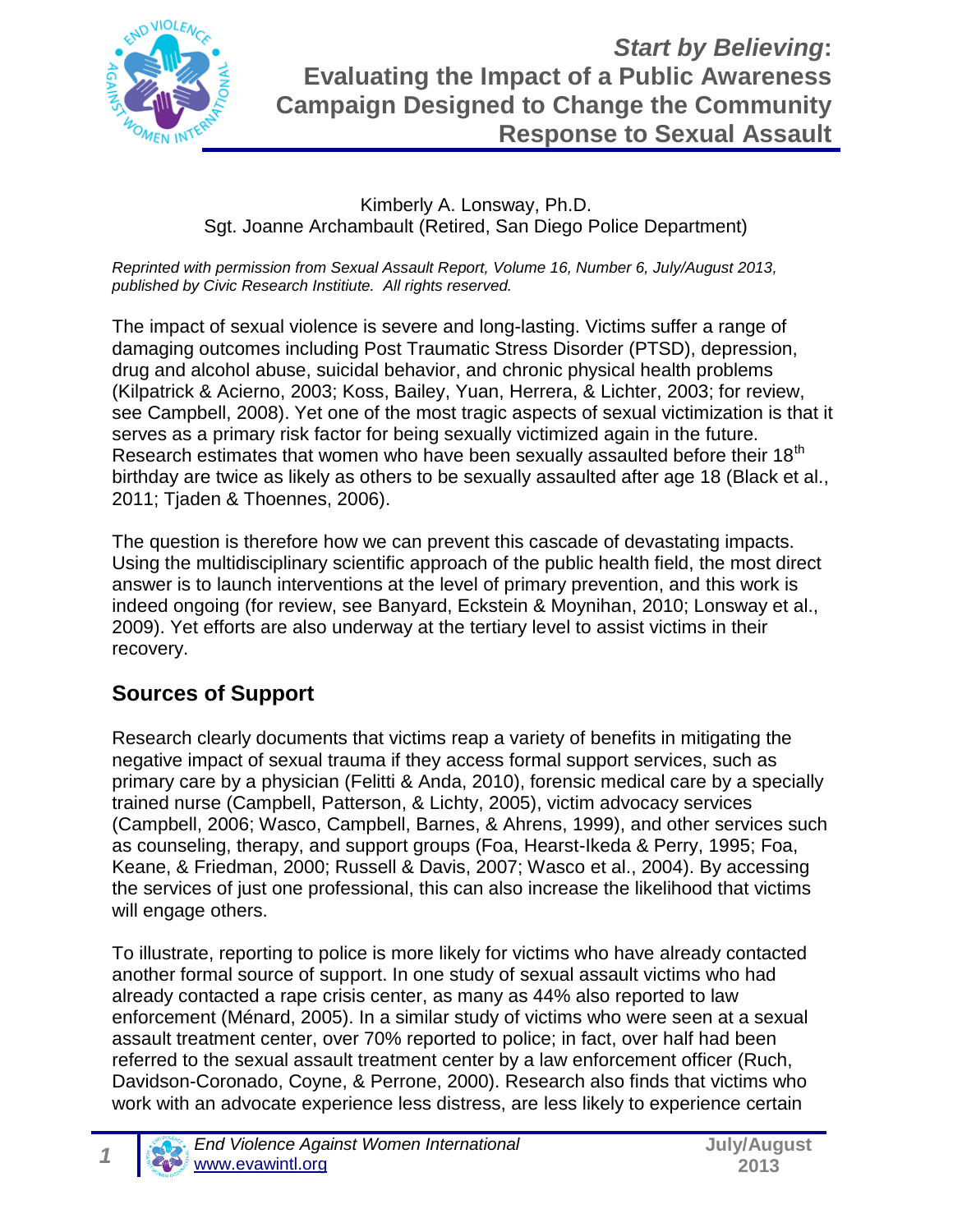negative outcomes (such as self-blame or feeling bad about themselves, guilty, or depressed), and are *less reluctant to seek further help* (Campbell, 2006; Wasco et al., 1999).

Victims can also benefit from the support of loved ones, such as family members, friends, and intimate partners (Campbell, Ahrens, Sefl, Wasco, & Barnes, 2001; Filipas & Ullman, 2001; Ullman, 1996). When victims disclose to such informal support providers, they often receive emotional support, information, and help with tangible needs (for review, see Ménard, 2005), and these can assist with recovery. For example, in one study of female sexual assault victims, those who received positive reactions from their romantic partners had fewer PTSD symptoms than other women (Filipas & Ullman, 2001). In another study, "emotional support from a friend was related to significantly better recovery" (Ullman, 1996, p. 152). Clearly, positive reactions of informal support providers can be one of the most powerful factors in improving the recovery of sexual assault victims.

Yet positive social support is not only critical for assisting in victim recovery, it is also a key requirement for victims to engage the criminal justice system – and stay engaged – to hold offenders accountable for their crimes. In a recent study, for example, Dr. Rebecca Campbell and colleagues (Campbell, Bybee, Ford, & Patterson, 2009) found that two elements must come together for a sexual assault case to have a chance for prosecution. First, there has to be a thorough, evidence-based investigation. Second, the victim has to be willing and able to participate in the criminal justice process. As the researchers concluded, "Our interviews with both survivors and police revealed that victims can give more detailed statements to law enforcement, remember more information, and can otherwise engage more fully with the investigation when they are not so traumatized and have adequate support" (p. 121). This may be especially true for adolescent victims, for whom the support of professionals as well as friends and family members determines in large part whether they will become engaged, and remain engaged, with the criminal justice system (Campbell, Greeson, Bybee, Kennedy, & Patterson, 2011).

## **Positive Support**

What does this positive social support look like? Victims in one study were asked to indicate which responses were helpful, and they described receiving emotional support, being listened to, not being blamed, being encouraged to talk about the sexual assault, and not being distracted with other things. Victims who received such reactions from friends and family members exhibited better psychological adjustment than those who did not (Filipas & Ullman, 2001). In fact, the two specific behaviors that seem to have the most significant positive effect on victim well-being in the aftermath of a sexual assault are *having someone to talk to* and *being believed*. Victims who are believed and encouraged to talk about their experience – and who view these responses positively – have fewer physical and psychological symptoms than victims who do not receive such reactions or consider them to be negative (Campbell, Ahrens et al., 2001).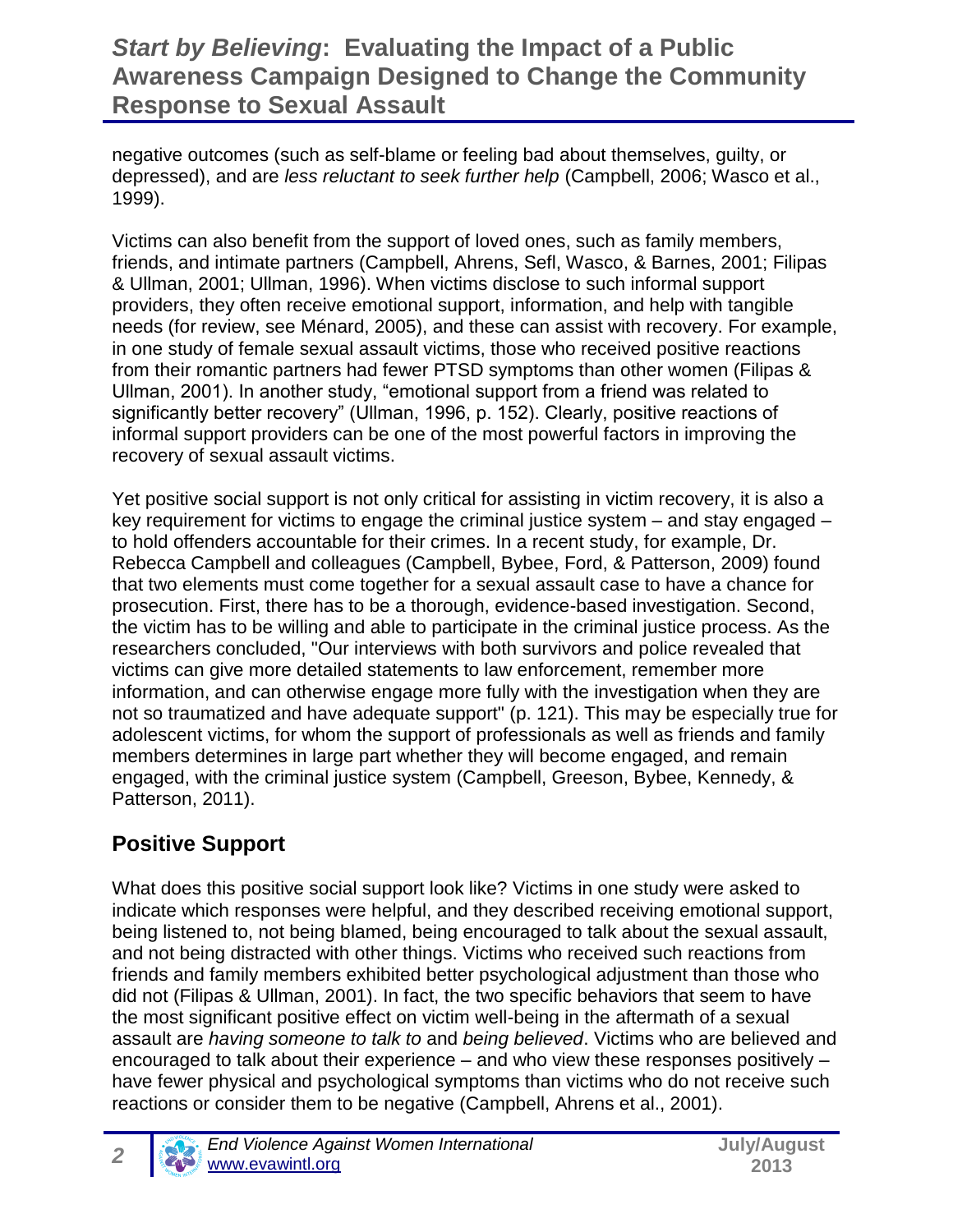Patterson (2011) also documented that the way in which detectives interview victims can have an impact not only on the way victims feel, but also on the quality of information that is gained and even the likelihood of prosecution. Based on in-depth interviews with 20 sexual assault victims, analysis revealed that cases were more likely to be prosecuted when the detective took time to build rapport with the victim, making sure the victim felt safe in the interview situation, and then asking questions at a pace that was comfortable for the victim and responsive to their distress. Many of the women whose cases were prosecuted "described their detectives' style of questioning as gentle by encouraging them to 'tell more,' instead of 'demanding' answers" (Patterson, 2011, p. 1358). Victims also described positive reactions to the feeling that they were believed by the detective interviewing them, either because the detective explicitly said so or because it was clear from the level of investigative effort being expended. As one victim described:

*The detectives, they believed me; they never said, I believe you. But just their work ethic and how they handled themselves and how they talked to me and treated me is you can tell. … they just made me feel so good and that I was doing the right thing, and I mean to me there was no doubt that they ever thought for a minute that I was lying, never for a minute* (p. 1360).

Yet these benefits will only be seen if victims first disclose their sexual assault to either formal or informal support providers, *and* if these individuals respond in positive ways to the disclosure. Unfortunately, both of these steps are fraught with risk.

### **Reactions to Disclosure**

*3*

In the aftermath of a sexual assault, victims make a variety of decisions, including whether and how to seek help. Most seek help informally from friends and family members. Estimates range from 58-94% (Filipas & Ullman, 2001; Starzynski, Ullman, Filipas, & Townsend, 2005; for review, see Ménard, 2005), although the number of adolescent victims who reach out for help may be lower than for adults (Campbell et al., 2011). A smaller but still substantial percentage of sexual assault victims also access formal support systems. For example, social scientific research using community samples suggests that only about 5-20% of victims report the crime to law enforcement (e.g., Fisher, Cullen, & Turner, 2000; Frazier, Candell, Arikian, & Tofteland, 1994; Kilpatrick, Edmunds, & Seymour, 1992; Kilpatrick, Resnick, Ruggiero, Conoscenti, & McCauley, 2007; Tjaden & Thoennes, 2000). Less than half of sexual assault victims seek medical care or obtain a medical forensic exam, and estimates range from 16% to 60% for the percentage who use mental health services (for a review, see Campbell, 2008). Informal support providers such as friends and family members play a critical role in determining whether victims will access these services.

The tragedy is this: If the response to such a disclosure is negative, it creates an additional, measurable and decidedly negative impact on the victim – over and above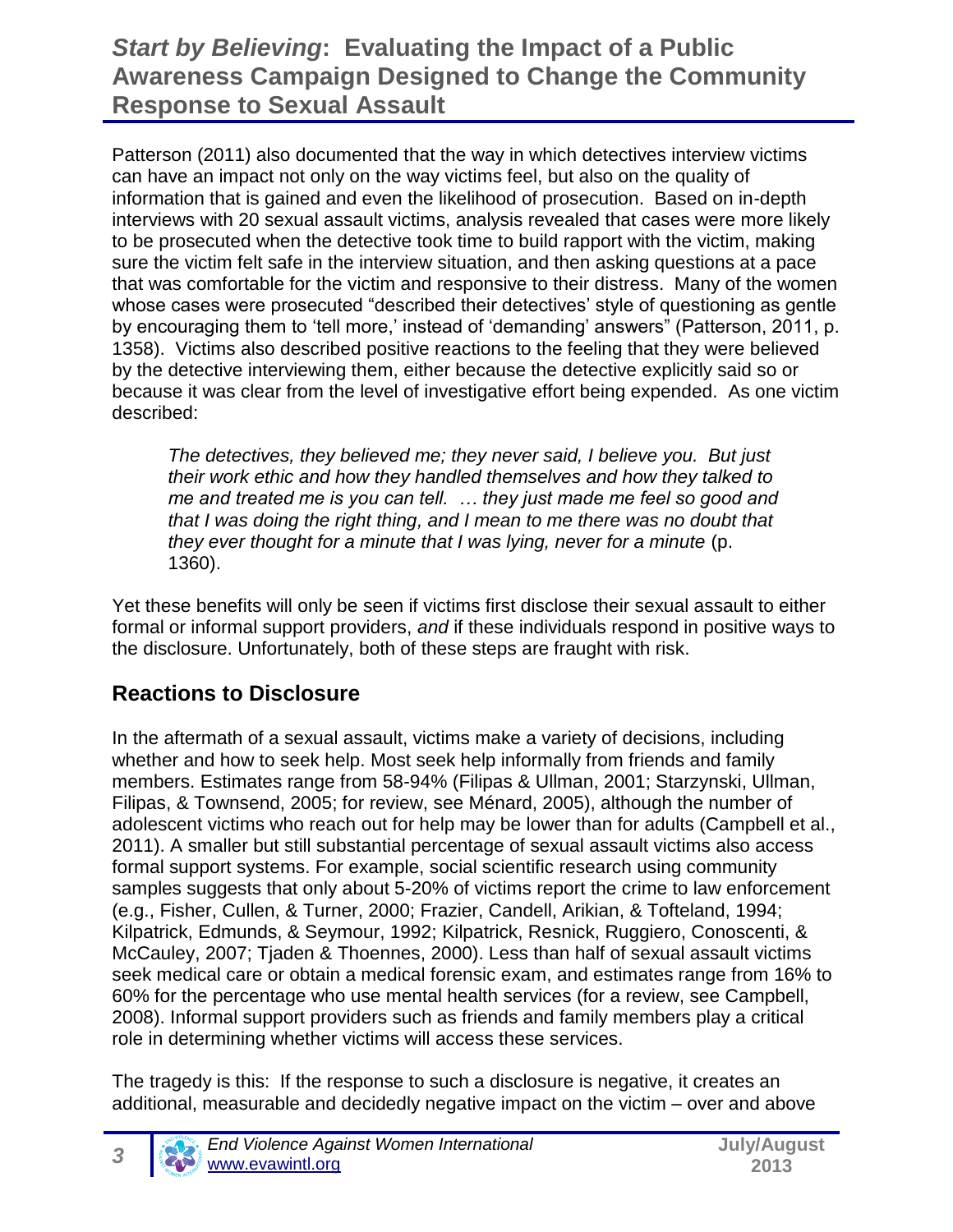the traumatic effects of the rape. Negative social reactions have a detrimental impact on the psychological adjustment of sexual assault victims, including increased psychological symptomology such as post traumatic stress, delayed recovery, and poorer perceived health (Campbell, Ahrens et al., 2001; Filipas & Ullman, 2001; Ullman, 1999; Ullman & Filipas, 2001).<sup>1</sup> Self-blame is particularly destructive; it is associated with poorer psychological adjustment (for a review, see Ullman, 1999), and it can be fueled by the negative reactions of doubt or blame that victims receive from friends and family members, as well as responding professionals. In fact, research demonstrates that the level of emotional distress victims experience is determined in large part by their degree of self-blame (Koss & Figueredo, 2004; Koss, Figueredo, & Prince, 2002). Therefore, as the number of negative reactions increase, the emotional and physical health of sexual assault victims deteriorates (Campbell, Ahrens et al., 2001).<sup>2</sup>

Indeed, such negative reactions to a disclosure of sexual assault victimization can be worse than no reaction at all. As Campbell, Ahrens et al. (2001) conclude, "Victims may be better off receiving no support at all than receiving reactions they consider to be hurtful" (p. 300). Yet it is not enough to simply prevent such negative reactions. The goal must be to replace them with positive responses:

*Refraining from negative reactions may be enough to protect victims from additional harmful psychological consequences … this does not substitute for the added positive impact of overtly positive responses such as belief, listening, and emotional support* (Filipas & Ullman, 2001, p. 689).

When the reaction to a disclosure is positive, victims benefit not only directly from the contact but also indirectly by increasing the likelihood that they will access other resources (as previously described). To illustrate, in one study of rape survivors, Filipas and Ullman (2001) found that almost everyone (94%) disclosed their victimization to friends or relatives. Of these, about one-third told *only* these informal support providers, whereas almost two-thirds also sought help from formal support systems such as rape crisis centers, police officers, or health care providers. Only 3% of the rape survivors in this study sought formal sources of support but *did not disclose to their informal support people* (e.g., family, friends). In other words, "social support networks serve as a bridge between survivors and the criminal justice system" (Patterson & Campbell, 2010, p. 202). There is evidence that the same can be said for community services as well (Feldman-Summers & Norris, 1984; Ruch et al., 2000). $3$ 

Indeed, one of the strongest predictors of victims accessing community resources – and remaining engaged over time – is the emotional support of a loved one. Patterson and Campbell (2010) describe how this process unfolds, based on the findings of their study of rape survivors who reported to police:

*"… rape survivors contacted on average two to three informal (e.g., friend, family) or formal supports (e.g., hotline) before making a report. Their support people believed them, offered emotional support, validated their*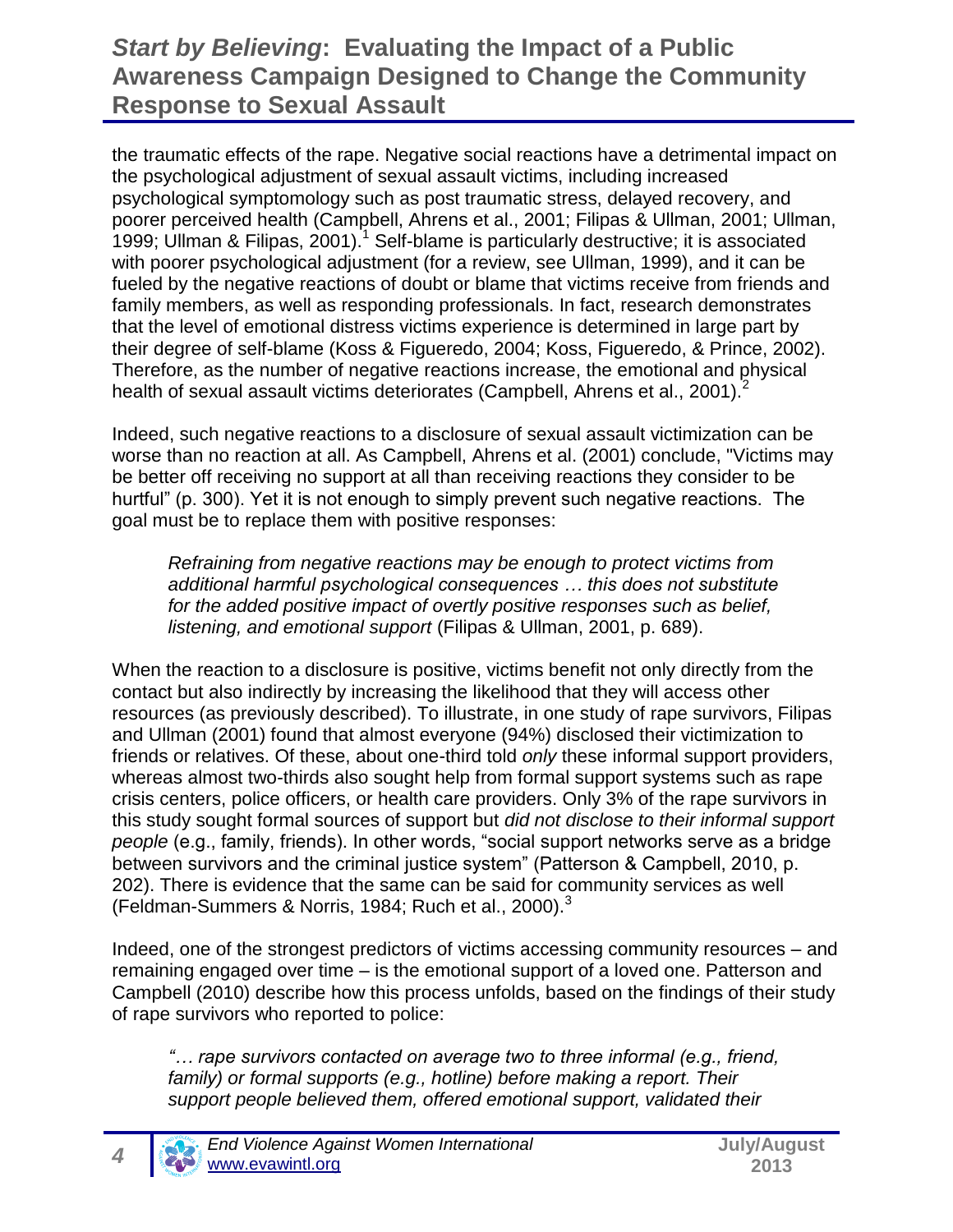*experience as rape, and encouraged them to report. In some cases the support systems offered the survivors hope that they could seek justice through prosecution" (p. 197).*

# **Role of Societal Beliefs**

This process of help-seeking is profoundly influenced, however, by the societal beliefs and stereotypes of sexual assault. For victims to report their sexual assault to police, they must first label the event a crime, decide whether it is serious enough to do something about, and choose a course of action (Greenberg & Ruback, 1992). As previously described, victims typically consult with family members and friends throughout this process (Greenberg & Ruback, 1992; Kilpatrick et al., 2007). Yet victims and their support people are often affected in their decision making process by societal beliefs that define what sexual assault is and proscribes how they should respond. Thus it is not surprising that a considerable body of research suggests that victims are more likely to access support systems if their sexual assault resembles the cultural stereotype of a "real rape" (Estrich, 1987). In other words, victims are more likely to report a sexual assault to police if it was committed by a stranger, using a weapon and/or physical force, and if they were physically injured and/or sought medical treatment (e.g., Bachman, 1998; Campbell, Wasco et al., 2001; Felson & Paré, 2005; Kaukinen, 2002; Ménard, 2005). On the other hand, they are less likely to report if they used drugs and/or alcohol (e.g., Clay-Warner & Burt, 2005; Felson & Paré, 2005; Finkelson & Oswalt, 1995; Fisher et al., 2003; Kilpatrick et al., 2007).

The same pattern is seen with help-seeking from other sources of informal and formal support, including medical care (Campbell, Ahrens et al., 2001; Starzynski et al., 2005). To illustrate, Ménard (2005) demonstrated with a hypothetical scenario study that respondents were more likely to consider encouraging a victim to report a sexual assault if it was committed by a stranger, using a weapon, and resulting in injury. This is likely related to the finding that victims are more likely to report to law enforcement if they attribute less blame to themselves for the sexual assault (Ruch et al., 2000). Research thus highlights the critical role that friends and family members play in determining whether victims of sexual assault will report the crime to police or seek out other sources of assistance, such as health care, victim advocacy, and other social services. The literature also underscores the powerful influence of societal beliefs throughout that process, which can be a daunting barrier to help-seeking.

## **Overcoming Barriers**

As previously indicated, most victims do not report their sexual assault to the police, and when they do it is typically only after some period of time has elapsed**. <sup>4</sup>** Clearly, barriers to reporting exist, and Kilpatrick et al. (1992) conducted research to find out what they were by asking a sample of female rape victims who did not report the crime to police to explain why not**.** The most common reason cited was fear of the perpetrator (22%), although another frequent reason was because they did not see the incident as serious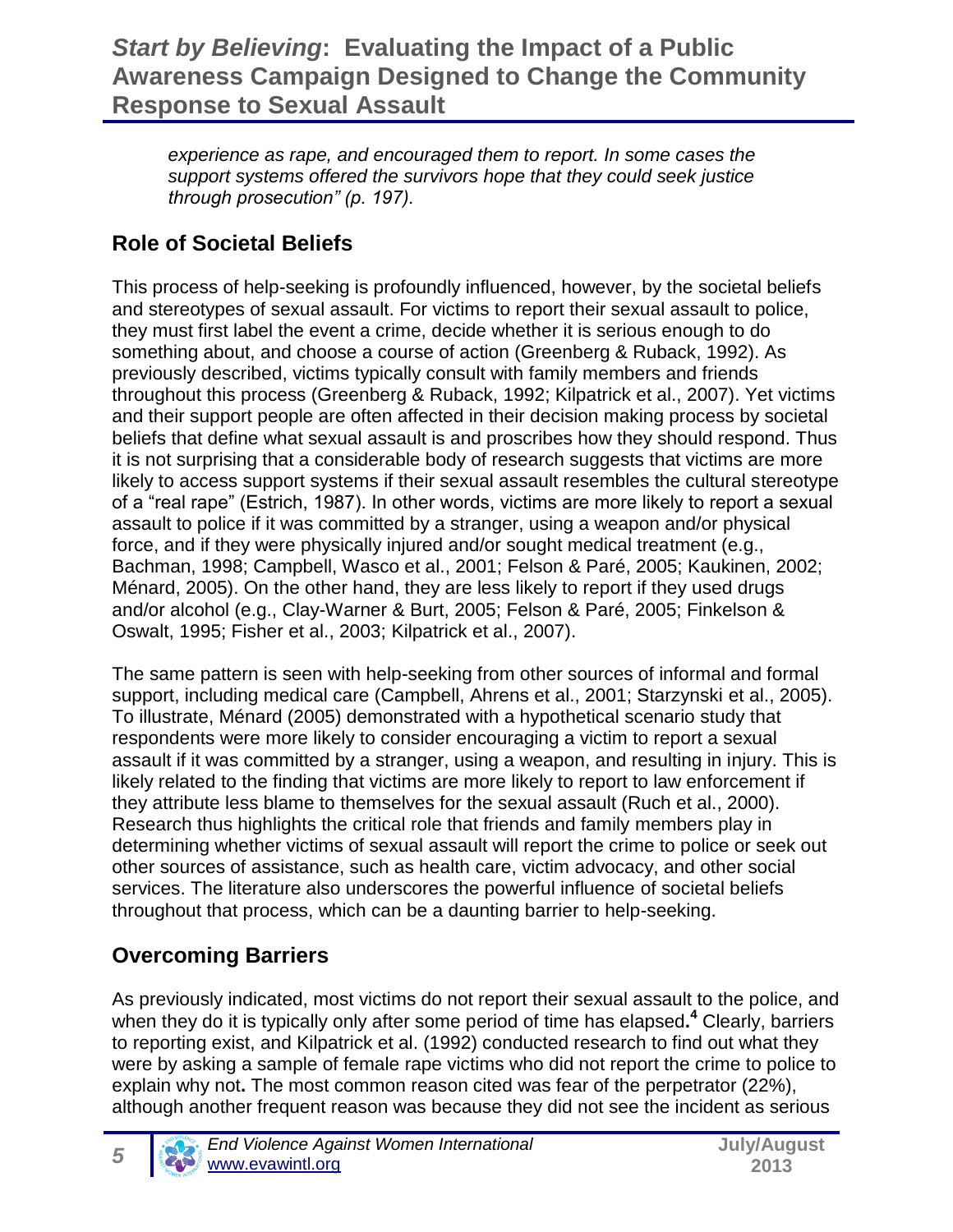enough, or they did not view it either as a crime or as a police matter (18%). Similarly, 13% of the victims believed that the law enforcement agency could not do anything about their sexual assault. These barriers can be seen as stemming directly from the damaging societal beliefs cited above.

The other most common reason for not reporting is fear of how others will react. For example, 18% of the victims said they did not report their sexual assault to law enforcement because they were too embarrassed or ashamed, and 12% were concerned that police officers would not believe or would blame them (Kilpatrick et al., 1992)**.** Similar barriers prevent victims from accessing other community services (Campbell, 2008), and as demonstrated with the research reviewed above, these fears are tragically well grounded. Public education is critically needed to overcome these barriers.

In fact, the need for public education on sexual violence was cited as one of the highest priority objectives at the *Roundtable on Sexual Violence* hosted at the White House on October 27, 2010 by the U.S. Department of Justice, Office on Violence Against Women, the White House Council on Women and Girls, and the White House Advisor on Violence Against Women. This was the first-ever roundtable discussion hosted at the White House on the topic of sexual violence. Yet despite this call for public education very few campaigns have been created specifically to increase awareness of sexual violence.

#### **Public Awareness Initiatives**

Some educational campaigns have been thoughtfully developed, with carefully crafted themes and well designed materials. These include the *MyStrength, Red Flag, Green Dot,* and *White Ribbon Campaigns,* as well as *Coaching Boys Into Men, Mentors in Violence Prevention,* and *Bringing in the Bystander.*<sup>5</sup> Some of these campaigns focus on raising public awareness of sexual violence, invoking empathy for victims, and/or shifting public norms to enhance the negative stigma associated with perpetration. Others, particularly those focused on bystander intervention, target specific behaviors in response to a dangerous situation or a victim disclosure. Yet most are directed toward college students or other young adults, and many are not integrated into a larger communication strategy, with other interventions and messages, despite the fact that this approach is most likely to have a significant impact.

In the related field of intimate partner violence, there is at least one example of a comprehensive public education campaign that has been evaluated to determine its impact on community members. The campaign included television advertisements that were developed by the Family Violence Prevention Fund (FVPF) in collaboration with the Advertising Council. Surveys conducted by telephone with community members over a two-year time period revealed an improvement in attitudes toward domestic violence and awareness of local resources (Klein et al., 1997; cited in Wolfe & Jaffe, 2003).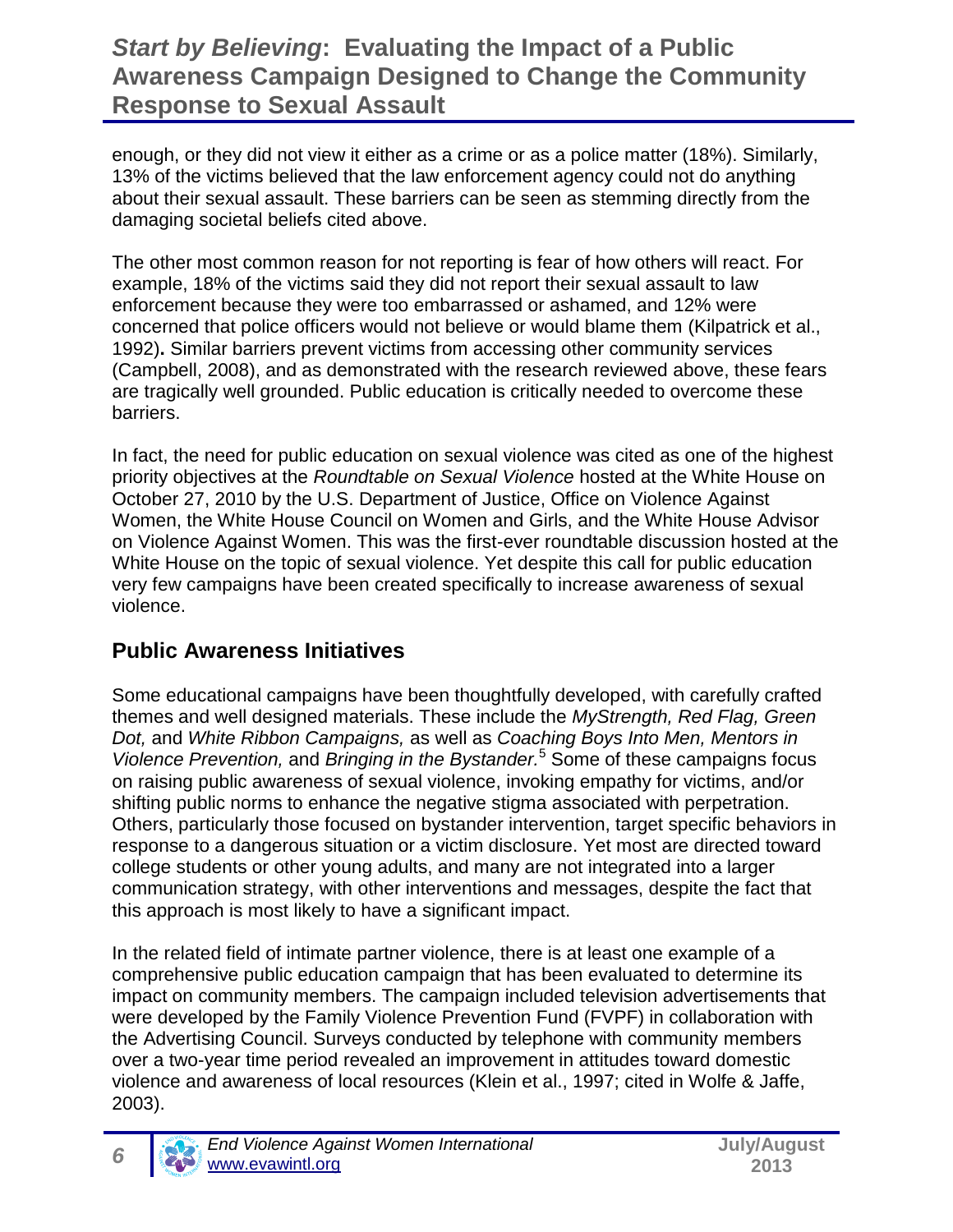A similar example was seen in the field of sexual assault with the *Dangerous Promises* campaign. Woodruff (1996) describes this media advocacy campaign designed to reach community members with a message against sexist images in alcohol advertising and promotions. Another campaign goes by the tagline: *"This is not an invitation to rape me."* It was originally launched by the Los Angeles Commission on Assaults Against Women (now called Peace Over Violence), <sup>6</sup> and has since been used by Rape Crisis Scotland and others to create posters challenging the notion that women "ask for" or deserve to be raped. The posters display an array of women, often wearing sexually provocative clothing or engaged in sexual behaviors, with the tagline printed beneath. Rape Crisis Scotland even created a humorous video clip to portray the campaign message.<sup>7</sup> Temkin & Krahé (2008) mention other public awareness campaigns in Britain as well, including one by the Portman group and another in the Greater Manchester area designed to highlight the risk of sexual assault while intoxicated. However, no data is available to evaluate the impact of either of these campaigns on their target audience within the U.K.

#### **Evaluation Research**

Perhaps the most systematic evaluation of an awareness campaign directed toward the general public is the poster campaign that was created by the British Home Office and implemented in England and Wales. The primary objective was to reduce the incidence of rape "by ensuring that men know they need to gain consent before they have sex."<sup>8</sup> The campaign included radio broadcasts, magazine advertisements, stickers on condom machines, and posters in the men's bathroom of pubs and clubs. In a study of its impact on the general public, the Home Office found reasonably high levels of recognition and recall for the campaign message (Home Office, 2006; cited in Temkin & Krahé, 2008). However, Temkin and Krahé (2008) sought to determine whether it influenced the targeted beliefs and attitudes.

The researchers used two posters from the campaign and displayed them for a month in eight cities in England and Wales along with "extensive press coverage" (p. 109). They then asked over 2,000 members of the general public in the U.K. to respond to a measure of rape myth acceptance and to make a variety of judgments in a hypothetical rape scenario. Some were asked to do so while one of the consent campaign posters were in view and/or when they were first presented with a paragraph explaining the legal definition of rape and the importance of consent. Contrary to expectations, the authors found none of the hypothesized effects of the poster and/or the written paragraph on attitudes or judgments in the rape scenario. They did, however, find one effect in the opposite direction as hypothesized. It was seen among participants who viewed the poster depicting an intimidating man in the upper bunk of a prison bed, with an empty lower bunk. The message read: "If you don't get a 'yes' before sex, who'll be your next sleeping partner?" Temkin and Krahé found that participants viewing this poster actually provided more lenient ratings of defendant culpability in the hypothetical rape scenario: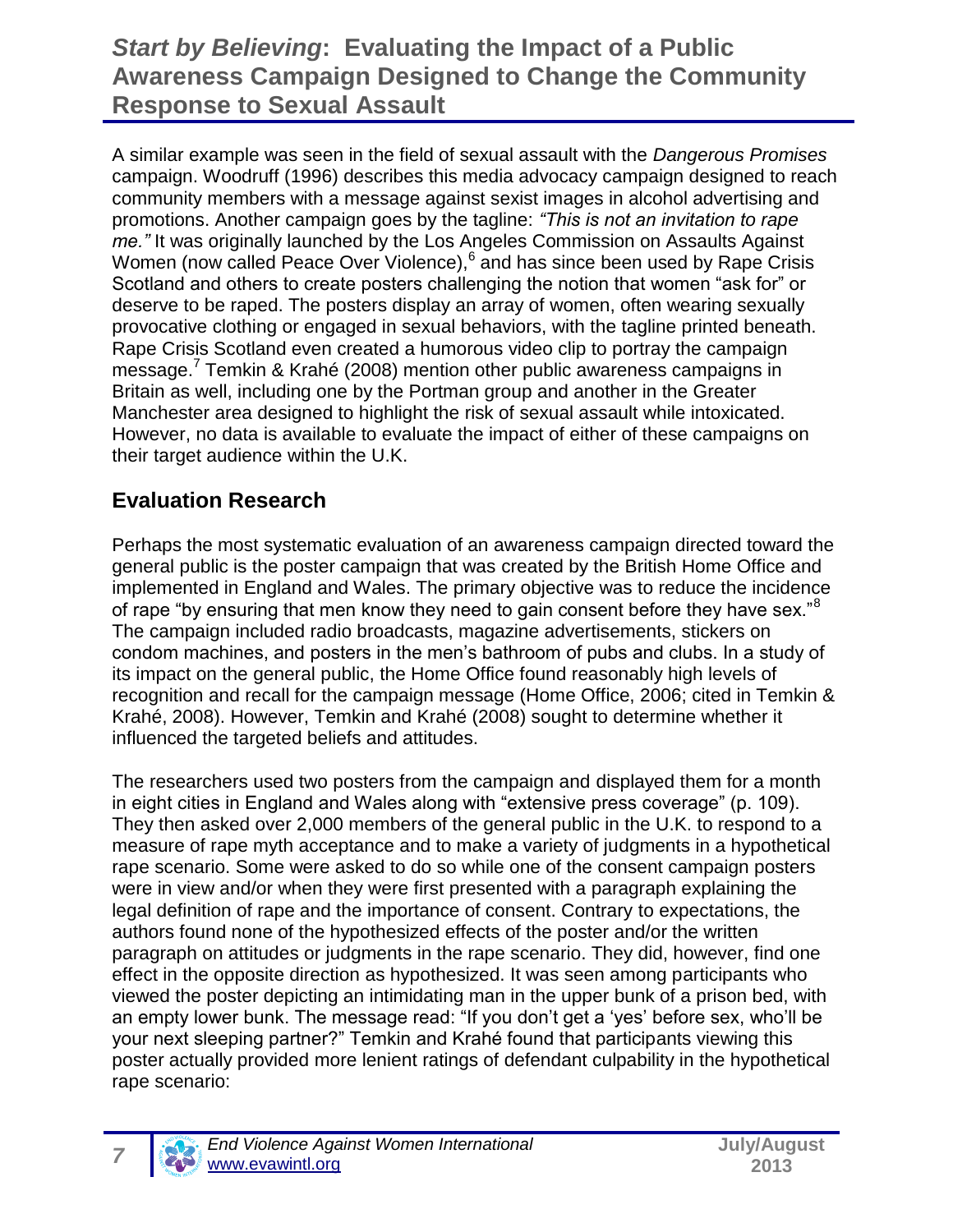*Participants may have asked themselves whether they would want the defendant in the scenario to end up as shown on the poster and may have tuned down their liability ratings in order to protect him from a fate. The caption on the poster … might even be read as suggesting that the man might himself be subjected to sexual aggression once in prison, thus shifting the focus from consent to punishment and revenge. In fact, 5 percent of those interviewed in the Home Office's own evaluation of the campaign that the poster message was that if you rape you will get raped in prison (Home Office, 2006)* (Temkin & Krahé, 2008, p. 119).

Unfortunately, few programs have been evaluated as rigorously as Temkin and Krahé have done, to determine what impact they have on the target audience. This is partly because it is difficult to isolate the effect of a public awareness campaign. Research designs to evaluate such a community-wide initiative can be complex, and it can be difficult to implement the campaign and evaluation research in the context of logistical challenges and practical considerations. Moreover, to be meaningful, outcome measures must be reliable and valid, and they must truly serve as indicators for the behavior change that the campaign was designed to promote. None of these issues are straightforward, nor are they easily overcome (for a review of the challenges facing evaluation of rape prevention education, see Lonsway et al., 2009).

The primary exception is seen in the programs designed to promote bystander intervention, a strategy that appears to be particularly promising in terms of increasing both proactive and reactive responses to sexual violence.<sup>9</sup> For example, Banyard and colleagues evaluated their *Bringing in the Bystander* program and found that participants demonstrated significant positive changes on a range of outcomes, including: sexual assault knowledge, rape myth acceptance, efficacy related to being an active bystander, and actual bystander behaviors. All changes persisted at the 2 month follow-up and many were still seen at a 4- and even 12-month follow-up (Banyard et al., 2007). Other evaluations of the program similarly demonstrate a positive impact on knowledge and attitudes regarding how to respond positively to sexual and relationship violence, and even an increase in reported instances of intervening where such violence was occurring (Banyard, Moynihan, & Crossman, 2009; Moynihan, Banyard, Arnold, Eckstein, & Stapleton, 2010; Potter & Stapleton, 2013).

The promising impact of the bystander intervention strategy is consistent with decades of psychological research documenting that persuasive communications are most likely to influence behaviors if they are narrowly focused with a clear match between the content level of the message and the target behavior (for review, see Eagly & Chaiken, 1993; Rhodes, 1997). To influence beliefs, attitudes, and ultimately behaviors, persuasive messages must also: break through the "clutter" of other competing messages; grab and hold the attention of the target audience; and provide information in clear terms that can be readily understood and easily recalled in a situation where they can potentially be applied. Furthermore, recipients will only change their attitudes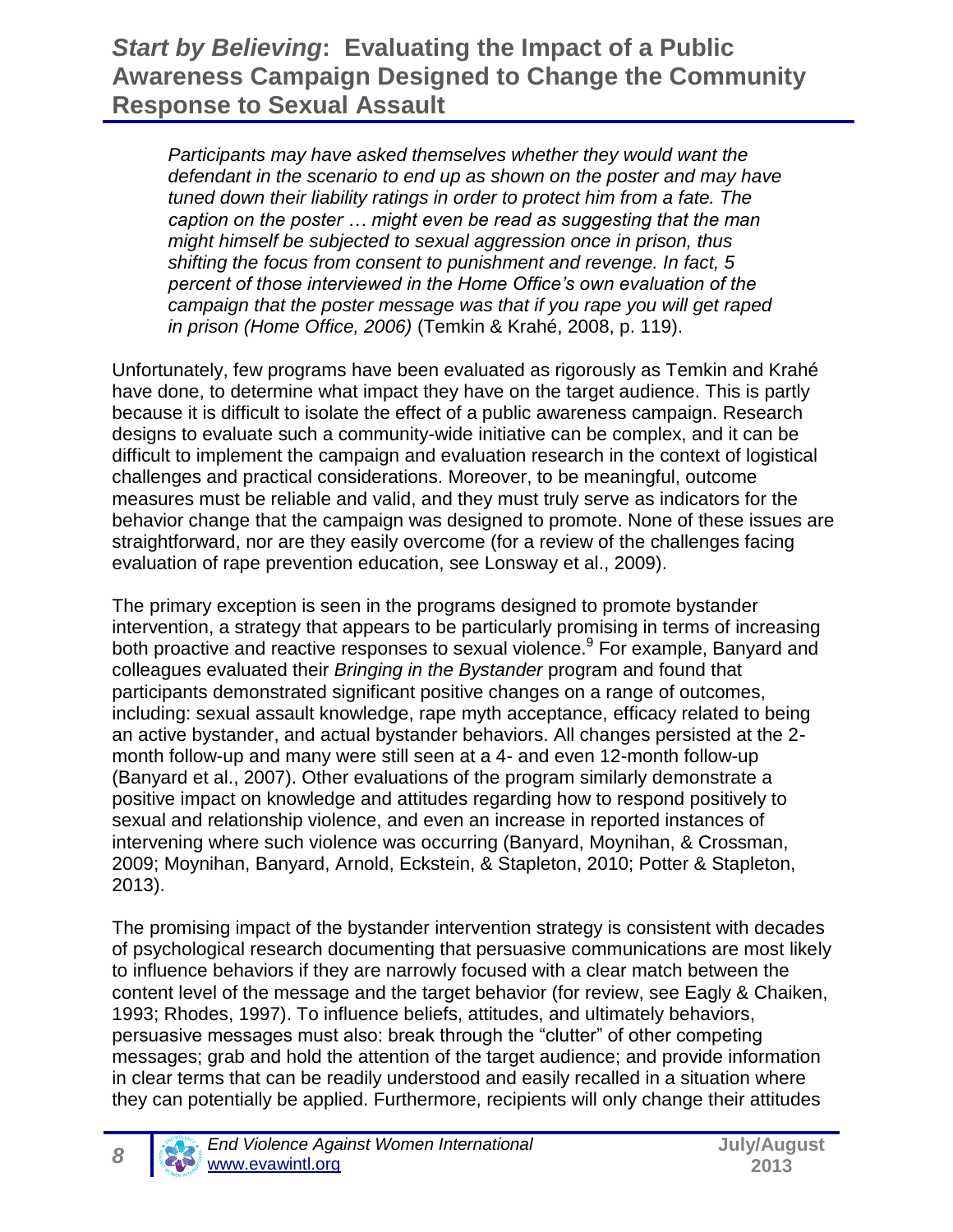and behaviors if they are motivated to do so. This means that any attempt at persuasion must either inspire the motivation for change among message recipients or tap into an existing motivation. Finally, the message must be seen as credible and personally relevant (Eagly & Chaiken, 1993; Rhodes, 1997). All of these factors were taken into account when we began designing a public awareness campaign at End Violence Against Women International.

## *Start by Believing*

The *Start by Believing* campaign was created to meet the desperate need for public awareness of sexual violence. It was designed to improve the reactions of professionals and other support people in response to a disclosure of sexual assault victimization, as outlined in the brochure for the campaign:

*Because a friend or family member is typically the first person a victim confides in after an assault, each individual's personal reaction is the first step in a long path toward justice and healing. Knowing how to respond is critical – a negative response can worsen the trauma and foster an environment where sexual assault predators face zero consequences for their crimes.<sup>10</sup> Moreover, because rapists attack an average of six times, one failed response can equal five more victims.<sup>11</sup> The goal of the 'Start by Believing' campaign is to lead the way toward stopping this cycle, by creating a positive community response, informing the public, uniting allies and supporters, and improving individual reactions. The vision is to change the way our society responds to sexual violence, and improve outcomes for victims, one response at a time.*

*Start by Believing* was created by End Violence Against Women International (EVAWI), in partnership with FSA Management Group. The campaign was launched in April 2011 during Sexual Assault Awareness Month, at the *International Conference on Sexual Assault, Domestic Violence and Stalking* hosted by EVAWI. Drawing from the psychological literature on attitude formation and behavioral change, the campaign was not designed to target generalized attitudes, awareness, or empathy. Rather, the campaign was designed to narrowly target a single behavior – responding to a disclosure of sexual assault victimization with an initial orientation of belief, rather than doubt, blame, or shame. The goal was for communities to use campaign materials to develop their own comprehensive local initiatives, utilizing a variety of communication methods and alternative media strategies for maximal impact.

To encourage communities across the country and around the world to use campaign materials to host a public awareness initiative, EVAWI developed a number of educational materials that can be used to launch a local campaign. These include print materials such as brochures, posters, and postcards, as well as promotional items (e.g., mugs, scarves, candles, and bracelets). A website is also available to provide information on the campaign, to supply campaign materials, and to offer opportunities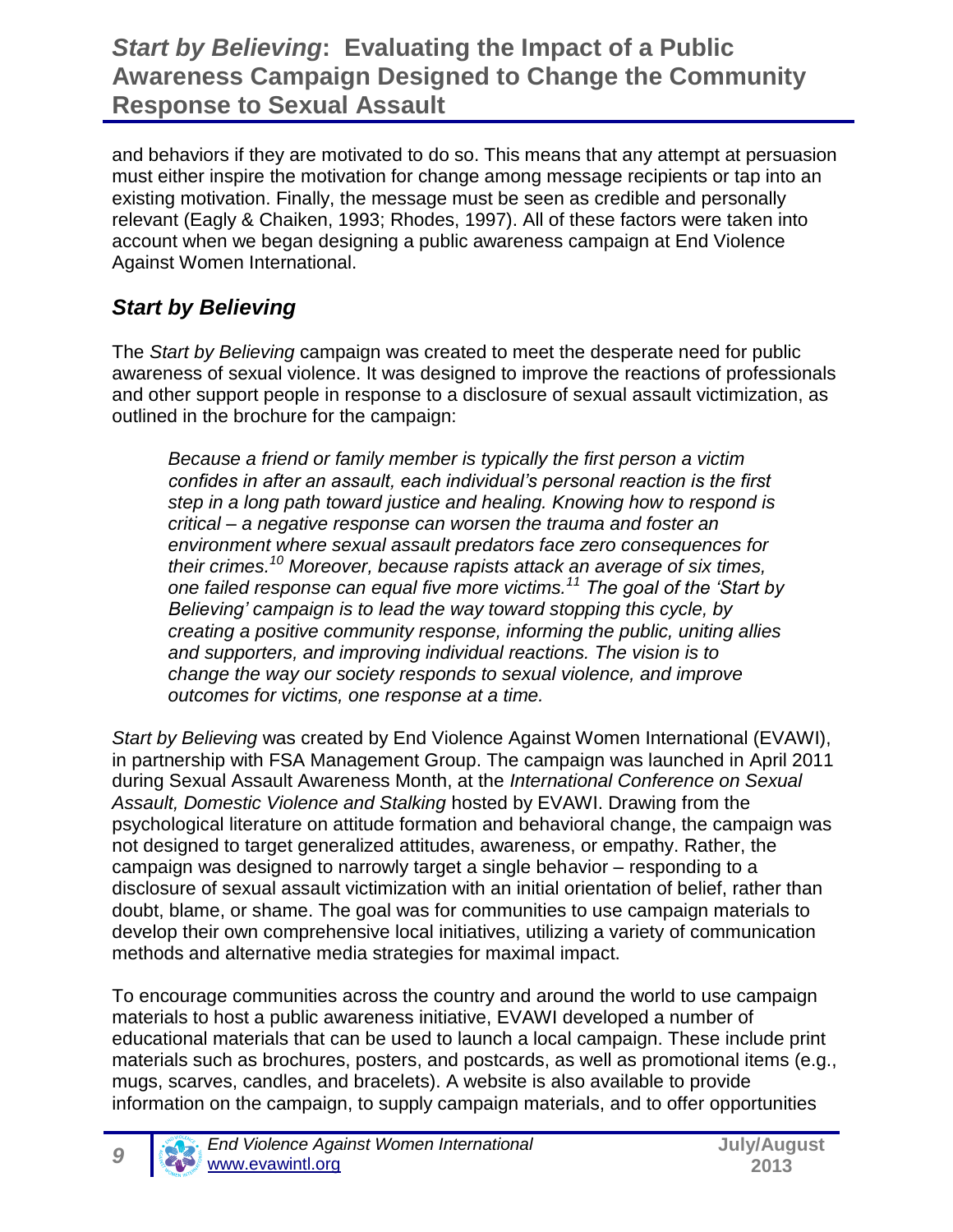for individuals to make a personal commitment and join the effort. Best of all, *Start by Believing* was designed to be cost-effective. For the cost of printing and/or shipping materials, as well as the purchase of roadside billboards or other paid advertising, communities have a chance to potentially reduce the traumatic impact of sexual assault victimization. By improving community reactions to victim disclosures, the hope is to encourage victims to access as many sources of support as possible.

Communities across the country have taken advantage of the opportunity, and thousands of *Start by Believing* materials have been requested by professionals from 25 U.S. states and territories; the posters and postcards have even been translated into Spanish.<sup>12</sup> In 21 months following the launch of the *Start by Believing* website (www.startbybelieving.org), it has seen over 24,000 unique visitors and over 100,000 page views. More than one thousand people have even made their own personal commitment to *Start by Believing* when someone tells them they have been sexually assaulted. These appear on the website, providing a sense of the campaign's momentum:

*My name is JJ Hulsebus, SANE RN. I am a Sexual Assault Nurse Examiner. I am one of the first people a victim comes into contact with. I am a vehicle on their road to healing. When someone tells me they were raped or sexually assaulted, I Start by Believing.*

*My name is Rob. I am a criminal investigator with a sheriff's office in Colorado. When someone tells me they were raped or sexually assaulted, I Start by Believing.*

*My name is Lorie. I am a C.N.A and was married to a man who hurt my children for many years. When they told me, I believed them and supported them. When someone tells me they were raped or sexually assaulted, I Start by Believing.*

*My name is Patti. I am Shelter Manager for the Rape and Domestic Violence Program. The most important first step in healing is for someone to believe you... When someone tells me they were raped or sexually assaulted, I Start by Believing.*

*My name is Nancy. I am a survivor and a sexual assault prosecutor. When someone tells me they were raped or sexually assaulted, I Start by Believing.*

*My name is Nestor. I am a Dean of Judicial Affairs at a Community College and an advocate for victims, so they don't have to stand alone. When someone tells me they were raped or sexually assaulted, I Start by Believing.*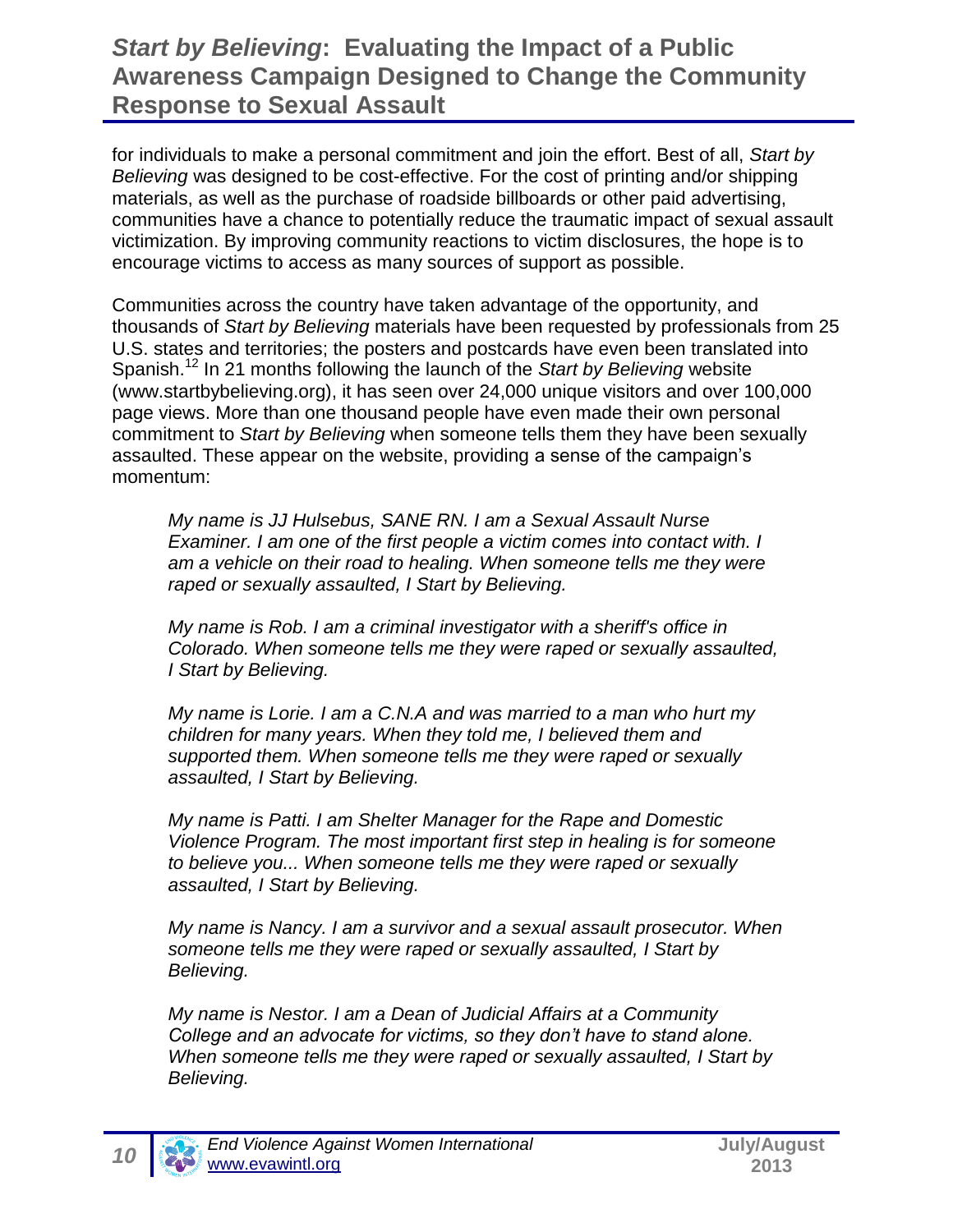*My name is Brianna. I am almost sixteen and I am a survivor of sexual assault I don't want anyone who has already had to suffer the pain I have to feel as alone as I feel. When someone tells me they were raped or sexually assaulted, I Start by Believing.*

# **Local Campaigns**

Communities use the *Start by Believing* campaign materials in a variety of ways. Individual agencies have used them for training programs (such as the Domestic Violence Services and Sexual Assault Program in Murfreesboro, Tennessee), while others have adapted them for community-wide initiatives (such as the Abused Adult Resource Center in Bismarck, North Dakota). State coalitions have launched coordinated efforts, such as the West Virginia Foundation for Rape Information and Services (WVFRIS). Creative individuals have even found particularly innovative ways to spread the word, like a Detective Sergeant with the Buffalo (NY) Police Department who promoted the campaign before a Buffalo Bills game while fans were tailgating. The *Start By Believing* campaign promotion operated out of a space donated by a vendor on the busiest corner of the stadium property.

In Arizona, the Governor's Commission to Prevent Violence Against Women has joined the movement, by formally resolving to participate in the *Start by Believing* campaign. The resolution officially supports *"collaborative efforts, communities, and victims of sexual assault by participating in the Start by Believing campaign offered by End Violence Against Women International."* Meanwhile, Lamar Advertising in Kansas City donated space on 17 billboards, to display a *Start by Believing* message across the entire metropolitan area. The message later expanded to other locations across the state, including the popular tourist destination of Branson, Missouri. In addition to the billboards, Captain Mark Folsom and Detective Catherine Johnson of the Kansas City Police Department (KCPD) worked together with other community partners to push the campaign message to the media. In addition, Captain Folsom briefed the command staff of KCPD and ensured that campaign posters were placed in the roll call rooms at all 6 patrol divisions as well as locations within the Special Victims Unit.

### **Preliminary Evidence**

Tantalizing evidence suggests that the Kansas City campaign may have had a significant impact on victims' help-seeking behaviors. Preliminary data provided by the Metropolitan Organization to Counter Sexual Assault (the local rape crisis center) indicate that there was a dramatic increase in the number of hospital callouts while the billboards were up, but this figure declined over time once they were removed.<sup>13</sup> The Kansas City Police Department also saw an increase in the number of rape reports when the billboards were up, in a period of time during which law enforcement agencies across the country generally reported declining figures for rape reports.<sup>14</sup> They also declined over time when the billboards were removed. However, this data collection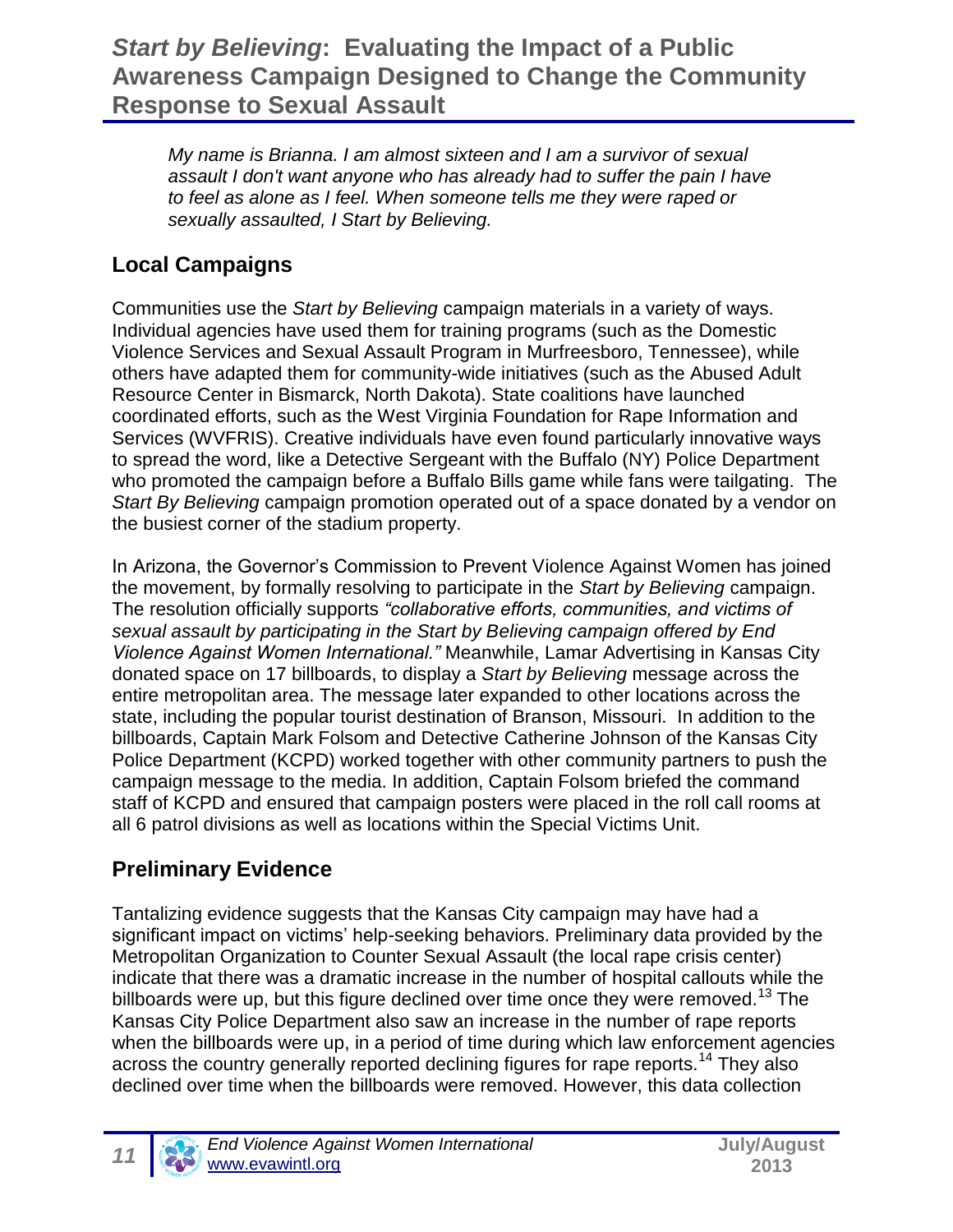effort was not designed in any systematic way so other factors might have contributed to the observed pattern. More rigorous evaluation is needed.

A formal evaluation of the *Start by Believing* campaign could help to determine whether it increases the likelihood that someone who is sexually assaulted will disclose this fact (to both formal and informal support providers), whether this will yield a positive reaction in response to the disclosure, and whether this positive reaction, in turn, will lead to an increase in the victim's help-seeking behaviors. For example, outcome measures could include agency statistics on the number of victims who seek medical treatment, report to law enforcement, obtain a medical forensic exam, or access rape crisis services. In addition, a random sample of the community population could be surveyed to evaluate their level of understanding and recall of the campaign message. We are currently looking for funding to support such an evaluation, by selecting individual communities to launch a campaign and measure such outcomes.

#### **Conclusion**

If evaluation research confirms what the pilot data suggest – that the *Start by Believing* public awareness campaign can have a measurable positive impact on help-seeking behaviors by sexual assault victims – then it has the potential to improve societal response on a national, and indeed international, level. Moreover, these benefits can potentially be achieved for minimal cost. In a recent evaluation of a social marketing campaign for bystander intervention, Potter and Stapleton (2013) note that the total cost for the 4-week program was approximately  $$15,000$ .<sup>15</sup>

*Clearly, the \$15,000 price tag for the saturation of a campus with 12,000 undergraduate students for a four-week period represents only a fraction of the mental, social and physical health costs (including lost work and schooling) that are incurred by victims of sexual and relationship violence. With benefits including the reduction of participants' acceptance of common rape myths and an increase in the actions taken to prevent such violence, it is clear that the modest cost of such social marketing efforts are worthwhile* (Potter & Stapleton, 2013, p. 76).

Of course, a comprehensive media campaign can no longer be seen as including only public service messages on the radio and television. New venues and formats must be explored such as social networking, interactive media, and creative strategies for generating "buzz" and sustaining interest in the campaign message. We believe the *Start by Believing* campaign has potential for achieving this goal, as evidenced by the fact that it was recommended by the White House Roundtable on Sexual Violence in their final report. In that report, only one U.S. campaign was mentioned by name: *Start by Believing*. 16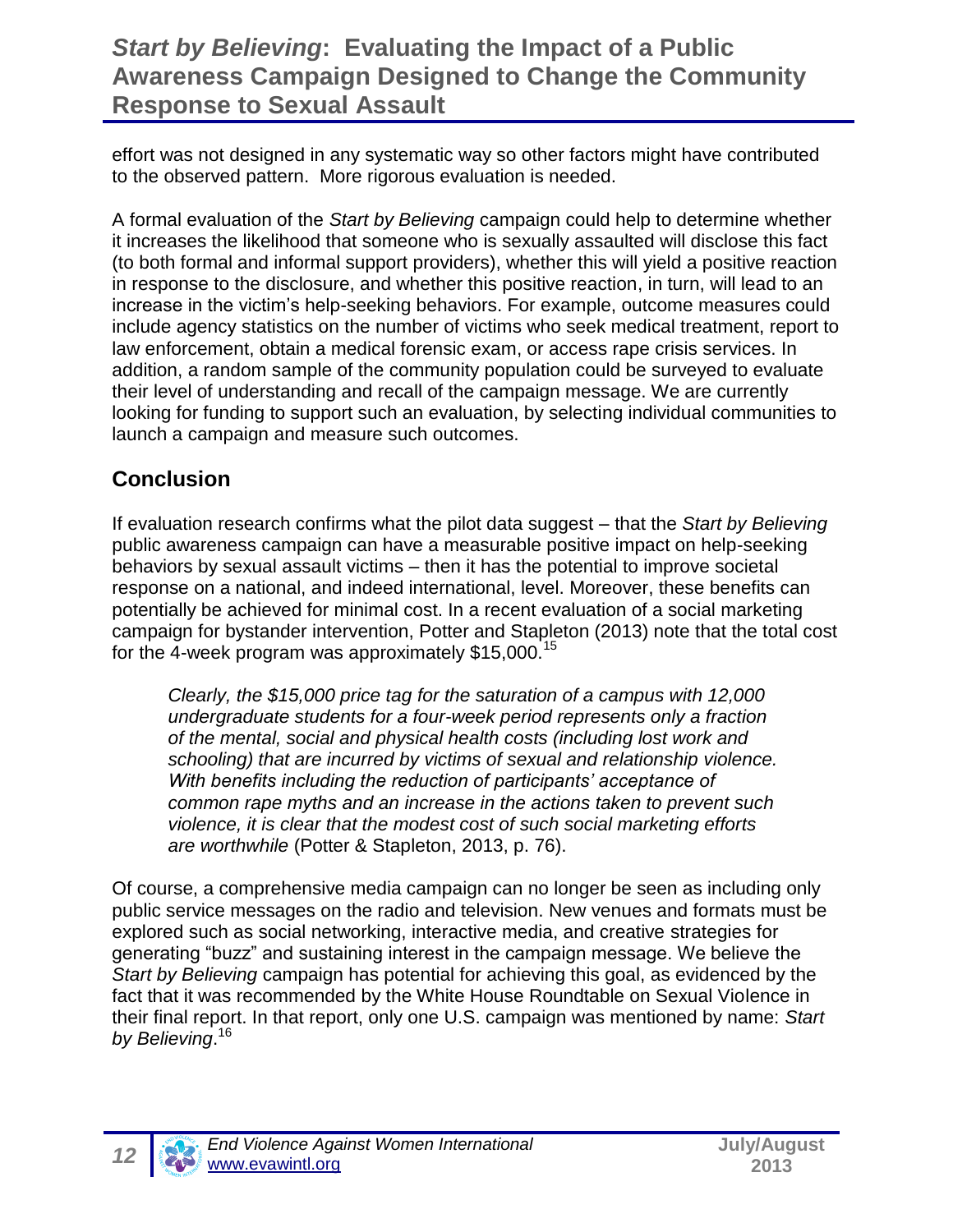#### **Endnotes**

 $1$  Recent research is documenting that the same pattern is true for other traumatic events as well; both humans and rats may be generally resilient in the wake of traumatic events if they receive a positive and normalized social response; whereas a negative social response exacerbates the trauma and hinders recovery (Dobbs, 2012).

 $2$  Such negative reactions from informal support providers include being blamed or patronized (Campbell, Ahrens et al., 2001). They can also include being doubted, stigmatized, or shamed. From formal support providers such as police, negative reactions can take the form of being discouraged from reporting or questioned about what they were wearing, their prior sexual history, or whether they "responded sexually" to the assault (for review, see Campbell, 2008). From health care providers, negative reactions can include treatment that is experienced by victims as "cold, impersonal, and detached" (Campbell, 2008). At the prosecution stage, negative reactions can include being provided inadequate information or preparation, and being forced to "go through a punishing process of reliving the assaults and defending their characters" (Koss & Achilles, 2008; cited in Campbell, 2008, p. 704). In general, worse physical and psychological outcomes are seen among victims who perceive their contact with the criminal justice system and/or medical professionals as having been hurtful (Campbell, Wasco et al., 2001). The percentage of victims rating their experience with the criminal justice system as unhelpful and/or hurtful ranges from 43-52% (for a review, see Campbell, 2008).

 $3$  A similar process also takes place when victims decide whether to access other formal sources of support, such as medical care, rape crisis centers, and mental health services; friends and family members play a central role (e.g., Feldman-Summers & Norris, 1984). To illustrate, a Hawaii study demonstrated that victims are typically referred to the sexual assault treatment center by police officers, but a significant percentage (16%) first heard about the service through friends or family (Ruch et al., 2000).

 $4$  Large-scale national research studies suggest that only about 5-20% of sexual assault victims report the crime to law enforcement (Fisher et al., 2000; Frazier et al., 1994; Kilpatrick et al., 1992; Kilpatrick et al., 2007; Tjaden & Thoennes, 2000). Of these, only one-quarter report the crime within 24 hours (Kilpatrick et al., 1992). Studies with convenience samples (i.e., those recruited from specific agencies or communities, rather than using a sample that is designed to be representative) find higher rates of reporting, but they still indicate that a majority of victims do not notify law enforcement about their sexual assault (e.g., 39% in Campbell, Wasco, et al., 2001).

 $5$  For more information on the media campaigns mentioned here, please see the following websites: MyStrength Campaign [\(http://www.mystrength.org/\)](http://www.mystrength.org/), Red Flag Campaign [\(http://www.theredflagcampaign.org/\)](http://www.theredflagcampaign.org/), White Ribbon Campaign [\(http://www.whiteribbon.ca/\)](http://www.whiteribbon.ca/), Coaching Boys Into Men [\(http://www.coaches-corner.org/\)](http://www.coaches-corner.org/),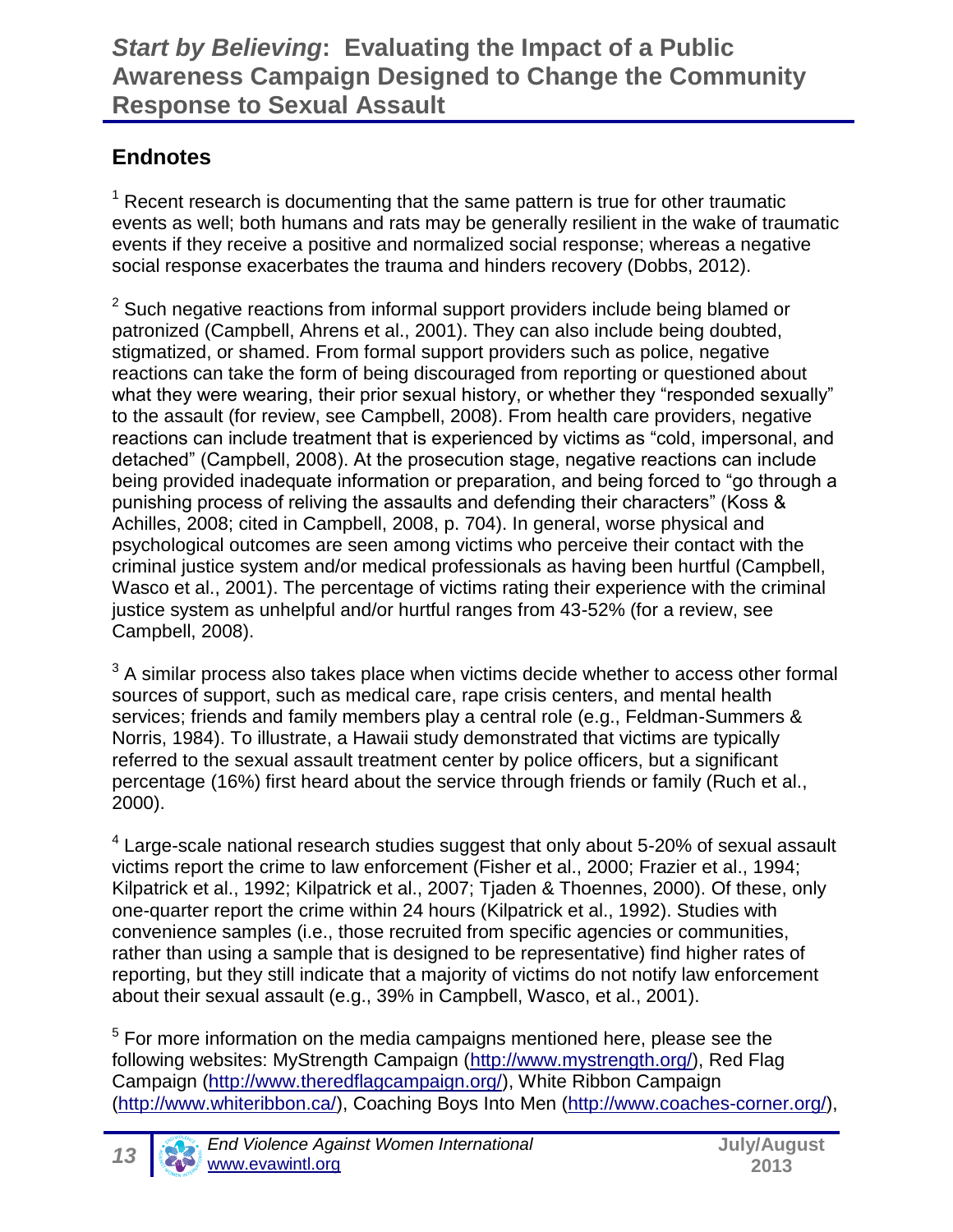Mentors in Violence Prevention [\(http://www.jacksonkatz.com/aboutmvp.html\)](http://www.jacksonkatz.com/aboutmvp.html), and Bringing in the Bystander [\(http://www.know-your-power.org/\)](http://www.know-your-power.org/).

<sup>6</sup> For more information on Peace Over Violence, visit their website at [http://peaceoverviolence.org/.](http://peaceoverviolence.org/)

 $7$  For more information on the campaign implemented by Rape Crisis Scotland, see [http://www.thisisnotaninvitationtorapeme.co.uk/the-campaign/.](http://www.thisisnotaninvitationtorapeme.co.uk/the-campaign/)

 $8$  This description was taken from campaign materials cited by Temkin and Krahé (2008). For media coverage of the consent campaign launched by the Home Office in the U.K., see web archives for *BBC News*  [\(http://news.bbc.co.uk/2/hi/uk\\_news/4803878.stm\)](http://news.bbc.co.uk/2/hi/uk_news/4803878.stm) or the *Guardian*  [\(http://www.guardian.co.uk/uk/2006/mar/07/gender.ukcrime\)](http://www.guardian.co.uk/uk/2006/mar/07/gender.ukcrime).

<sup>9</sup> See Banyard et al., 2007; Foubert & Newberry, 2006; Foubert & Perry, 2007; Katz, 2007; Schewe, 2006.

 $10$  Of the sexual assaults that are reported to law enforcement, very few work their way through the funnel of attrition within the criminal justice system to result in a conviction and a sentence of incarceration. In fact, based on a variety of sources of data within social science research and archival criminal justice statistics, Lonsway and Archambault (2012) have recently estimated that "of 100 forcible rapes that are committed, approximately 5-20 will be reported, 0.4 to 5.4 will be prosecuted, and 0.2 to 5.2 will result in a conviction. Only 0.2 to 2.9 will yield a felony conviction. Then an estimated 0.2 to 2.8 will result in incarceration of the perpetrator, with 0.1 to 1.9 in prison and 0.1 to 0.9 in jail" (p. 157).

 $11$  For research on rape reperpetration, see Lisak & Miller (2002) and McWhorter et al. (2009).

 $12$  To date, orders have come in for over 18,000 postcards, 9,000 brochures, 3,900 bookmarks, 2,300 wristbands, 2,100 posters, 1,000 shirts, 1,000 pens, and 500 Spanish language materials. People have also purchased hundreds of campaign items that are for sale from EVAWI, including mugs, scarves, and candles.

<sup>13</sup> Thanks to Melanie Austin, Program Services Coordinator at the Metropolitan Organization to Counter Sexual Assault (MOCSA) in Kansas City, Missouri for providing this data, which is available upon request.

<sup>14</sup> Thanks to Captain Mark Folsom and Captain David Lindaman of the Kansas City Police Department for providing this data, which is available upon request. For national statistics, please see the latest data published by the FBI through the Uniform Crime Reports (UCR) Program at [http://www.fbi.gov/about-us/cjis/ucr/crime-in-the-](http://www.fbi.gov/about-us/cjis/ucr/crime-in-the-u.s/2011/crime-in-the-u.s.-2011/tables/table_12_crime_trends_by_population_group_2010-2011.xls)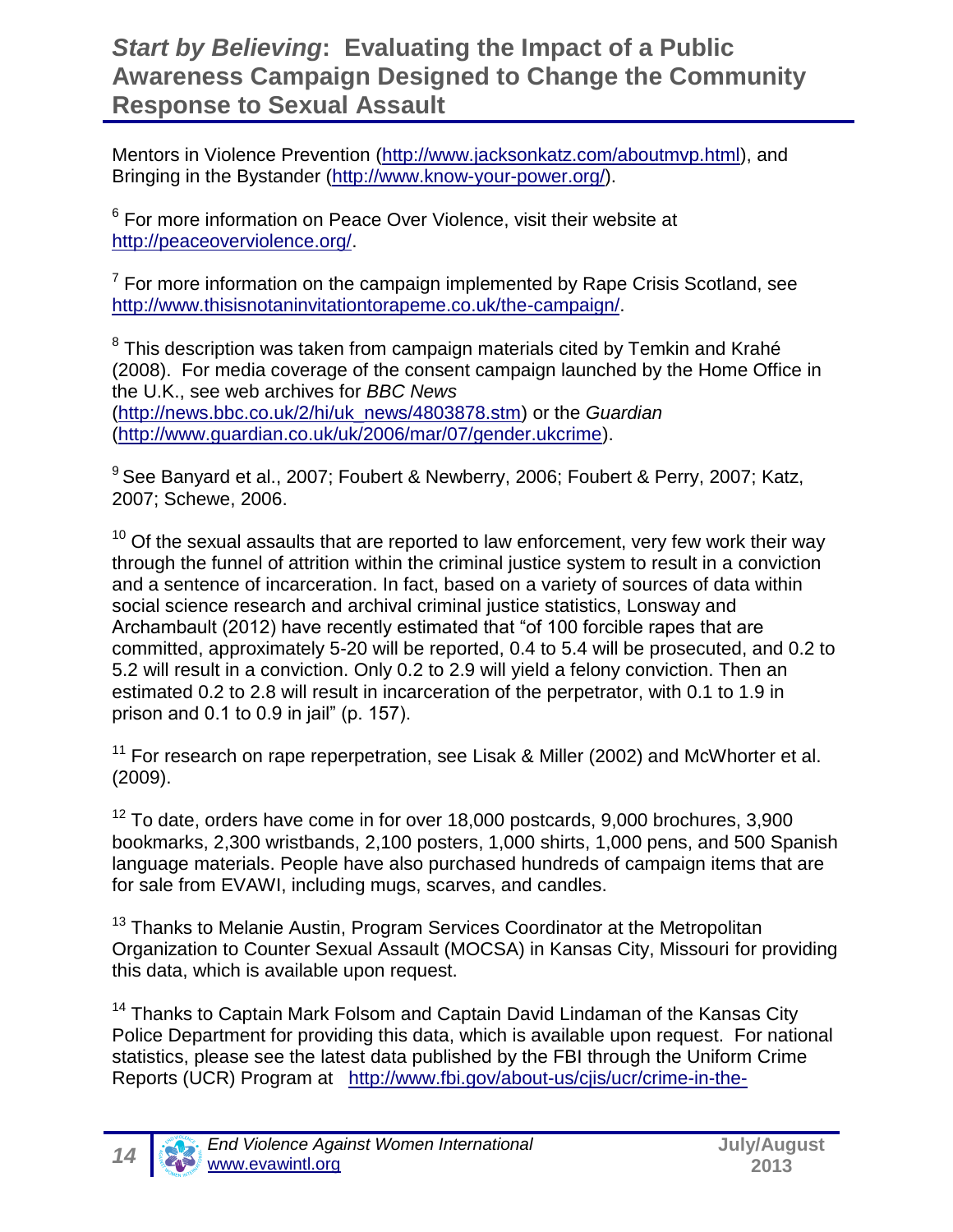#### [u.s/2011/crime-in-the-u.s.-](http://www.fbi.gov/about-us/cjis/ucr/crime-in-the-u.s/2011/crime-in-the-u.s.-2011/tables/table_12_crime_trends_by_population_group_2010-2011.xls)

[2011/tables/table\\_12\\_crime\\_trends\\_by\\_population\\_group\\_2010-2011.xls.](http://www.fbi.gov/about-us/cjis/ucr/crime-in-the-u.s/2011/crime-in-the-u.s.-2011/tables/table_12_crime_trends_by_population_group_2010-2011.xls)

 $15$  The authors note that this \$15,000 price tag "included poster printing, bus image printing and set-up, product costs, student labor and cash prizes for the lottery drawing for research participants. Image production was completed on a minimal budget as university photographers and graphic artists were employed. Students served as actors, directors and photographic assistants. An outside graphic design firm worked with researchers to design the original image frame" (Potter & Stapleton, 2013, p. 76).

<sup>16</sup> This report is available at [http://www.ovw.usdoj.gov/sexual-violence-report-march.pdf.](http://www.ovw.usdoj.gov/sexual-violence-report-march.pdf) The *Start by Believing* public awareness campaign is cited on p. 23: "*Start by Believing*  – This campaign, recently launched by End Violence Against Women International, includes a universal message at the local, state, and national levels, designed to encourage public discourse on sexual violence and to promote support for survivors when they disclose. This message challenges myths about rape by confronting the reality that most sexual violence is perpetrated by someone the victim knows, and that many victims do not get the support they need when they do disclose. More information can be found at [http://www.evawintl.org.](http://www.evawintl.org/)" The report also notes that such a campaign has the potential to increase help-seeking by sexual assault victims: "If the sexual violence field embarks on a public awareness campaign, there will be an increase in people needing community-based services, which will require expanding the capacity of the current infrastructure to handle an influx of requests" (p. 23).

#### **References**

Bachman, R. (1998). The factors related to rape reporting behavior and arrest: New evidence from the National Crime Victimization Survey*. Criminal Justice and Behavior, 25,* 8-29.

Banyard, V.L., Eckstein, R., & Moynihan, M.M. (2010). Sexual violence prevention: The role of stages of change. *Journal of Interpersonal Violence, 25 (1),* 111-135.

Banyard, V. L., Moynihan, M. M., & Crossman, M. T. (2009). Reducing sexual violence on campus: The role of student leaders as empowered bystanders. *Journal of College Student Development*, 50, 446-457.

Banyard, V.L., Moynihan, M.M., & Plante, E.G. (2007). Sexual violence prevention through bystander education: An experimental evaluation*. Journal of Community Psychology, 35,* 463-481.

Black, M.C., Basile, K.C., Breiding, M.J., Smith, S.G., Walters, M.L., Merrick, M.T., Chen, J., & Stevens, M.R. (2011). *The National Intimate Partner and Sexual Violence Survey (NISVS): 2010 Summary Report.* Atlanta, GA: National Center for Injury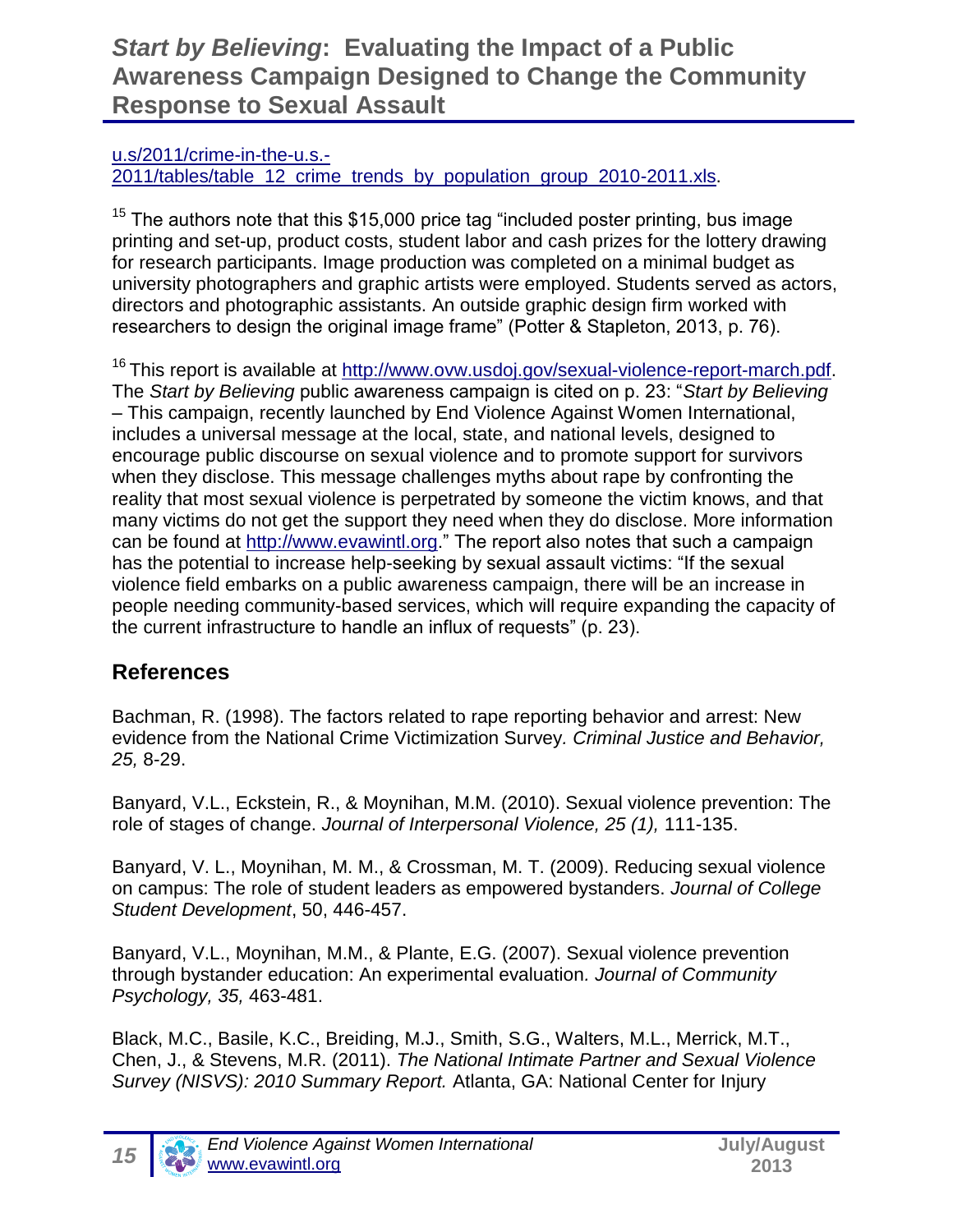Prevention and Control, Centers for Disease Control and Prevention. Available at: [http://www.cdc.gov/violenceprevention/pdf/nisvs\\_report2010-a.pdf](http://www.cdc.gov/violenceprevention/pdf/nisvs_report2010-a.pdf)

Campbell, R. (2006). Rape survivors' experiences with the legal and medical systems: Do rape victim advocates make a difference? *Violence Against Women, 12,* 30-45.

Campbell, R. (2008). The psychological impact of rape victims' experiences with the legal, medical and mental health systems. *American Psychologist, 63 (8),* 702-717.

Campbell, R., Ahrens, C.E., Sefl, T., Wasco, S.M., & Barnes, H.E. (2001). Social reactions to rape victims: Healing and hurtful effects on psychological and physical health outcomes. *Violence and Victims, 16,* 287-302.

Campbell, R., Bybee, D., Ford, J.K., & Patterson, D. (2009). *Systems change analysis of SANE programs: Identifying the mediating mechanisms of criminal justice system impact.* Washington, DC, National Institute of Justice (NCJ 226498). Campbell, R., Greeson, M., Bybee, Deborah, I., Kennedy, A., & Patterson, D. (2011). *Adolescent sexual assault victims' experiences with SANE-SARTs and the criminal justice system.* Washington, DC, National Institute of Justice (NCJ 23446).

Campbell, R., Patterson, D., & Lichty, L.F. (2005). The effectiveness of Sexual Assault Nurse Examiner (SANE) programs: A review of psychological, medical, legal, and community outcomes. *Trauma, Violence, & Abuse, 6 (4),* 313-329.

Campbell, R., Wasco, S.M, Ahrens, C.E., Sefl, T., & Barnes, H.E. (2001). Preventing the 'second rape:' Rape survivors' experiences with community service providers. *Journal of Interpersonal Violence, 16,* 1239-1259.

Clay-Warner, J. & Burt, C. H. (2005). Rape reporting after reforms: Have times really changed? *Violence Against Women, 11 (2),* 150-176.

Dobbs, D. (2012). A new focus on the 'post' in post-traumatic stress. *The New York Times,* December 24. Available at:

[http://www.nytimes.com/2012/12/25/science/understanding-the-effects-of-social](http://www.nytimes.com/2012/12/25/science/understanding-the-effects-of-social-environment-on-trauma-victims.html?_r=0)environment-on-trauma-victims.html? r=0.

Eagly, A.H. & Chaiken, S. (1993). *The Psychology of Attitudes.* Fort Worth, TX: Harcourt Brace Jovanovich.

Estrich, S. (1987). *Real Rape: How the Legal System Victimizes Women Who Say No.* Cambridge, MA: Harvard University.

Feldman-Summers, S. & Norris, J. (1984). Differences between rape victims who report and those who do not report to a public agency. *Journal of Applied Social Psychology, 14,* 562-573.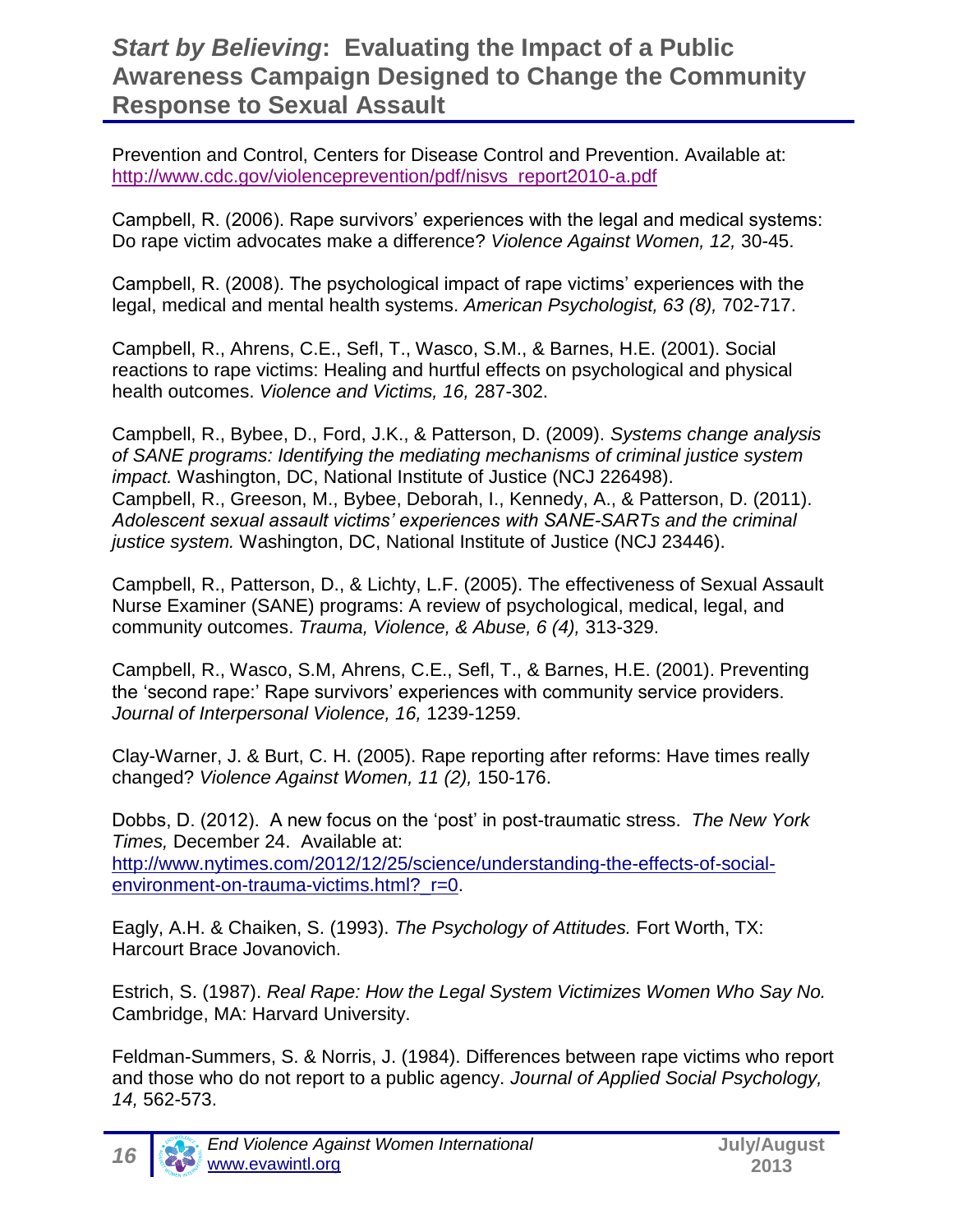Felitti, V.J. & Anda, R.F. (2010). The relationship of adverse childhood experiences to adult medical disease, psychiatric disorders and sexual behavior: Implications for healthcare. In R.A. Lanius, E. Vermetten, & C. Pain (Eds.), *The hidden epidemic: The impact of early life trauma on health and disease (pp. 77-87).* Cambridge: Cambridge University Press.

Felson, R.B. & Paré, P.P. (2005). The reporting of domestic violence and sexual assault by nonstrangers to the police. J*ournal of Marriage and Family, 67,* 597-610.

Filipas, H.H. & Ullman, S.E. (2001). Social reactions to sexual assault victims from various support sources. *Violence and Victims, 16,* 673-692.

Finkelson, L. & Oswalt, R. (1995). College date rape: Incidence and reporting. *Psychological Reports, 77,* 526.

Fisher, B.S., Cullen, F.T., & Turner, M.G. (2000). *The sexual victimization of college women* (NCJ 182369). Washington, DC: National Institute of Justice, Department of Justice, Office of Justice Programs. Available at [http://www.ojp.usdoj.gov/nij/pubs](http://www.ojp.usdoj.gov/nij/pubs-sum/182369.htm)[sum/182369.htm.](http://www.ojp.usdoj.gov/nij/pubs-sum/182369.htm)

Fisher, B.S., Daigle, L.E., Cullen, F.T., & Turner, M.G. (2003). Reporting sexual victimization to the police and others: Results from a national-level study of college women. *Criminal Justice and Behavior, 30,* 6-38.

Foa, E. B., Keane, T. M., & Friedman, M. J. (Eds). (2000). *Effective treatments for PTSD: Practice Guidelines from the International Society for Traumatic Stress Studies.*  New York: Guilford Press.

Foa, E.B., Hearst-Ikeda, D., Perry, K.J. (1995). Evaluation of a brief cognitivebehavioural program for the prevention of chronic PTSD in recent assault victims. *Journal of Consulting and Clinical Psychology, 63,* 948–955.

Foubert, J.D. & Newberry, J.T. (2006). Effects of two versions of an empathy-based rape prevention program on fraternity men's survivor empathy, attitudes, and behavioral intent to commit rape or sexual assault. *Journal of College Student Development, 47,* 133-148.

Foubert, J.D. & Perry, B.C. (2007). Creating lasting attitude and behavior change in fraternity members and male student athletes: The qualitative impact of an empathybased rape prevention program. *Violence Against Women, 13 (1),* 1-17.

Frazier, P., Candell, S., Arikian, N., & Tofteland, A. (1994). Rape survivors and the legal system. In M. Costanzo and S. Oskamp (Eds.), *Violence and the Law (Chapter 6, pp. 135-158).* Newbury Park, CA: Sage.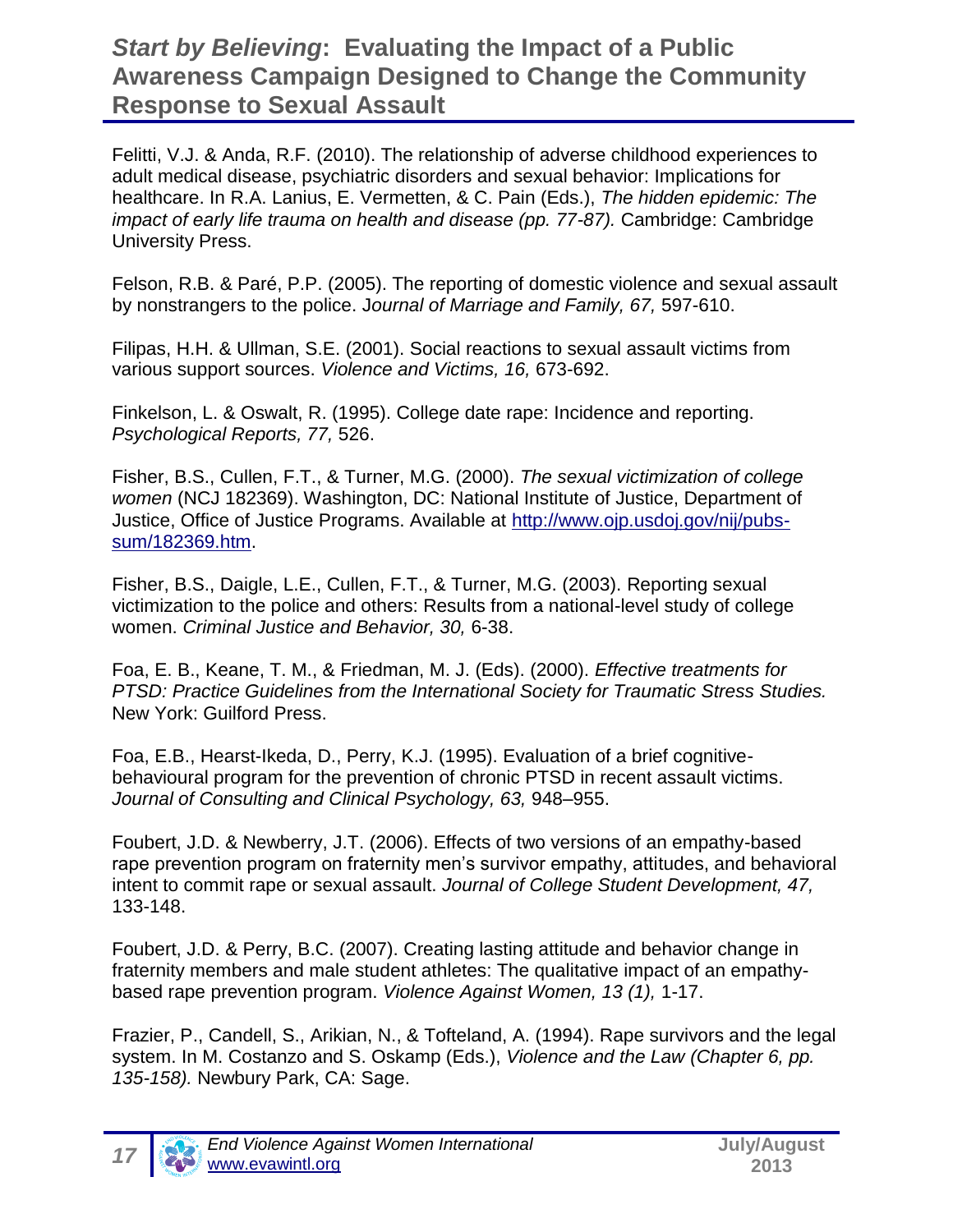Greenberg, M.S. & Ruback, R.B. (1992). *After the crime: Victim decision making.* New York: Plenum.

Home Office (2006). Consent awareness campaign. Unpbulished manuscript cited in J. Temkin & B. Krahé (Eds., 2008). *Sexual assault and the justice gap: A question of attitude.* Oxford: Hart Publishing.

Katz, J. (2007, November 30). *Mentors in Violence Prevention: History and Overview.*  Retrieved November 30, 2007 from [http://www.jacksonkatz.com/aboutmvp.html.](http://www.jacksonkatz.com/aboutmvp.html)

Kaukinen, C. (2002). The help-seeking decisions of violent crime victims: An examination of the direct and conditional effects of gender and victim-offender relationship. *Journal of Interpersonal Violence, 17,* 432-456.

Kilpatrick, D. G., & Acierno, R. (2003). Mental health needs of crime victims: Epidemiology and outcomes. *Journal of Traumatic Stress, 16,* 119–132.

Kilpatrick, D.G., Edmunds, C.N., & Seymour, A.E. (1992). *Rape in America: A report to the nation.* Arlington, VA: National Crime Victims Center.

Kilpatrick, D.G., Resnick, H.S., Ruggiero, K.J., Conoscenti, M.A., & McCauley, J. (2007). *Drug-facilitated, incapacitated, and forcible rape: A national study.* Washington, DC: National Institute of Justice. NCJ 213181.

Klein, E., Campbell, J., Soler, E., & chez, M. (1997). Ending domestic violence. Thousand Oaks, CA: Sage. Cited in D.A. Wolfe & P.G. Jaffe (2003, January). *Prevention of Domestic Violence and Sexual Assault*. Harrisburg, PA: VAWnet, a project of the National Resource Center on Domestic Violence/Pennsylvania Coalition Against Domestic Violence. Retrieved on 7/31/08, from: [http://www.vawnet.org.](http://www.vawnet.org/)

Koss, M.P. & Achilles, M. (2008). Restorative justice responses to sexual assault. Harrisburg, PA: VAWnet, a project of the National Resource Center on Domestic Violence / Pennsylvania Coalition Against Domestic Violence. Available at: [http://new.vawnet.org/assoc\\_files\\_vawnet/ar\\_restorativejustice.pdf.](http://new.vawnet.org/assoc_files_vawnet/ar_restorativejustice.pdf)

Koss, M. P., Bailey, J. A., Yuan, N. P., Herrera, V. M., & Lichter, E. L. (2003). Depression and PTSD in survivors of male violence: Research and training initiatives to facilitate recovery. *Psychology of Women Quarterly, 27,* 130–142.

Koss, M. P. & Figueredo, A. J. (2004). Change in cognitive mediators of rape-s impact on psychosocial health across 2 years of recovery. *Journal of Consulting and Clinical Psychology, 72*, 1063-1072.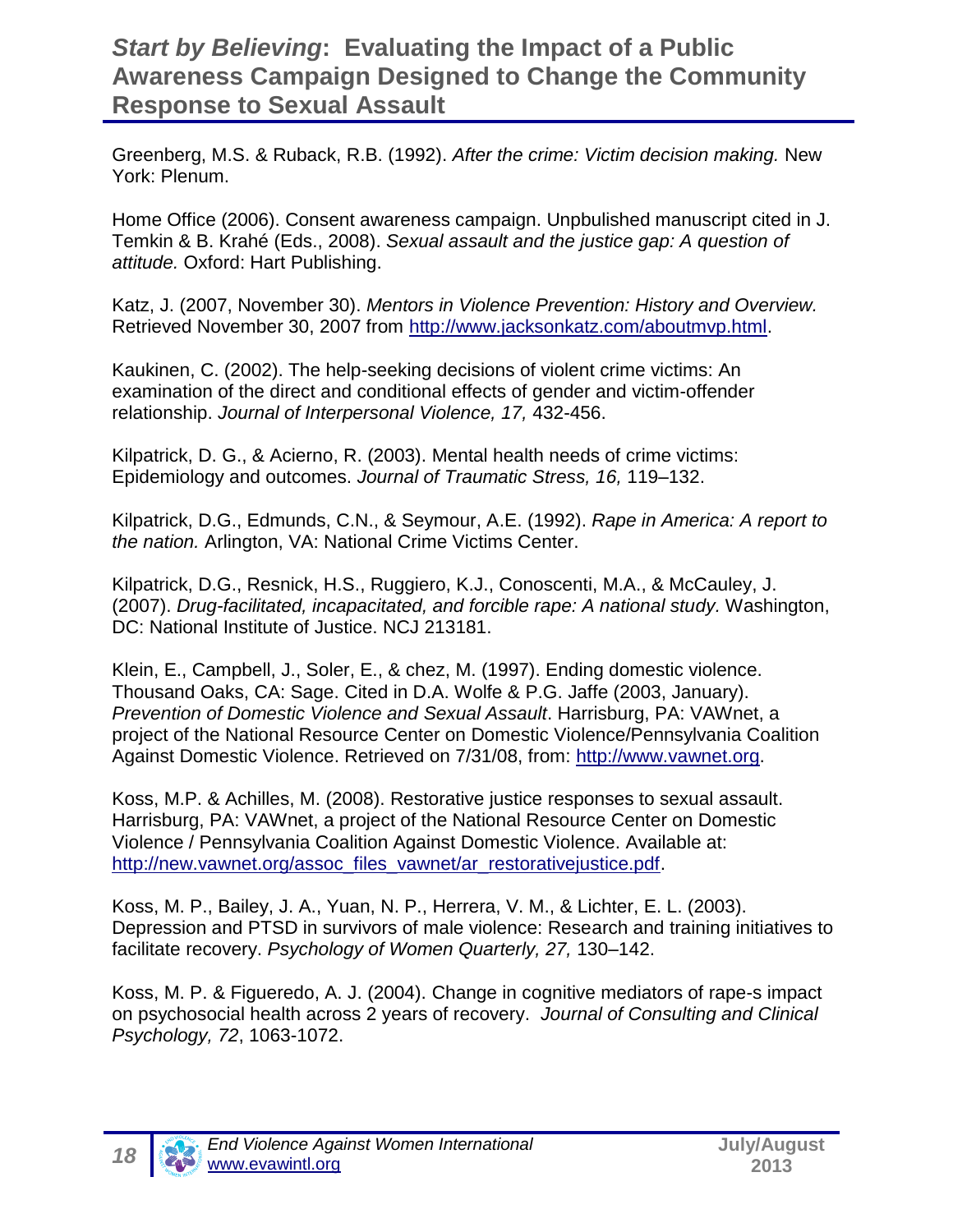Koss, M. P., Figueredo, A. J., & Prince, R. J. (2002). A cognitive mediational model of rape recovery: Preliminary specification and testing in cross-sectional data. *Journal of Consulting and Clinical Psychology, 70*, 926–941.

Lisak, D. & Miller, P.M. (2002). Repeat rape and multiple offending among undetected rapists. *Violence and Victims, 17 (1),* 73-84.

Lonsway, K.A. & Archambault, J. (2012). The 'justice gap' for sexual assault cases: Future directions for research and reform. *Violence Against Women, 18 (2),* 145-168.

Lonsway, K.A., Banyard, V.L., Berkowitz, A.D., Gidycz, C.A., Katz, J.T., Koss, M.P., Schewe, P.A., & Ullman, S.E. (2009). *Rape prevention and risk reduction: Review of the research literature for practitioners.* Harrisburg, PA: VAWnet, a project of the National Resource Center on Domestic Violence / Pennsylvania Coalition Against Domestic Violence. Available at:

[http://new.vawnet.org/Assoc\\_Files\\_VAWnet/AR\\_RapePrevention.pdf.](http://new.vawnet.org/Assoc_Files_VAWnet/AR_RapePrevention.pdf)

McWhorter, S.K., Stander, V.A., Merrill, L.L., Thomsen, C.J., & Milner, J.S. (2009). Reports of rape reperpetration by newly enlisted male Navy personnel. *Violence and Victims, 24 (2),* 204-218.

Ménard, K.S. (2005). *Reporting Sexual Assault: A Social Ecology Perspective.* New York: LFB Scholarly Publishing, L.L.C.

Moynihan, M. M., Banyard, V. L., Arnold, J. S., Eckstein, R. P., & Stapleton, J. G. (2010). Engaging intercollegiate athletes in preventing and intervening in sexual and intimate partner violence. *Journal of American College Health*, 59, 197-204.

Patterson, D. (2011). The impact of detectives' manner of questioning on rape victims' disclosure. *Violence Against Women, 17,* 1349-1373

Patterson, D. & Campbell, R. (2010). Why rape survivors participate in the criminal justice system. *Journal of Community Psychology, 38,* 191-205.

Potter, S.J. & Stapleton, J.G. (2013). Study evaluates impact of bystander social marketing campaign four weeks after campaign is completed. *Sexual Assault Report, 16 (5),* 65-66, 73-77.

Rhodes, N.D. (1997). Consumer behavior. In S.W. Sadava & D.R. McCreary (Eds.). *Applied Social Psychology* (Chapter 10, pp. 185-208). Upper Saddle River, NJ: Prentice-Hall.

Ruch, L. O., Davidson-Coronado, J., Coyne, B. J., and Perrone, P. A. (2000). *Reporting sexual assault to the police in Hawaii.* Washington, DC: National Institute of Justice. NCJ 188264.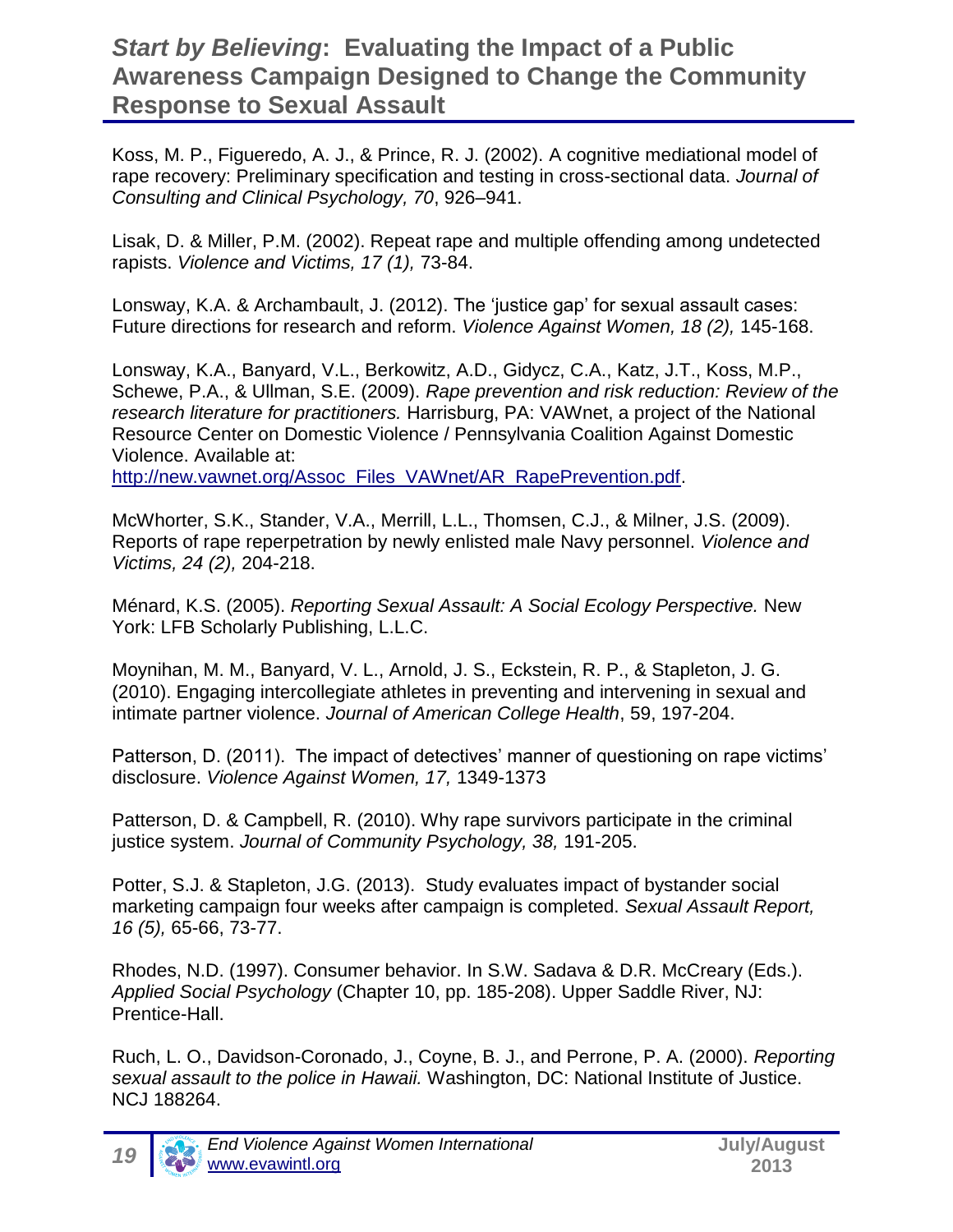Russell, P. L., & Davis, C. (2007). Twenty-five years of empirical research on treatment following sexual assault. *Best Practices in Mental Health, 3,* 21–37.

Schewe, P.A. (2006). Promising Practices in Sexual Assault Prevention. In L. Doll, S. Bonzo, J. Mercy & D. Sleet (Eds.), *Handbook on Injury and Violence Prevention Interventions*. New York: Kluwer Academic / Plenum Publishers.

Starzynski, L.L., Ullman, S.E., Filipas, H.H., & Townsend, S.M. (2005). Correlates of women's sexual assault disclosure to informal and formal support sources. *Violence and Victims, 20,* 415-431.

Temkin, J., & Krahé (2008). *Sexual assault and the justice gap: A question of attitude.*  Oxford: Hart Publishing.

Tjaden, P. & Thoennes, N. (2000). *Full report of the prevalence, incidence, and consequences of violence against women: Findings from the National Violence Against Women Survey (NCJ 183781).* Washington, DC: National Institute of Justice, Office of Justice Programs, U.S. Department of Justice and the Centers for Disease Control and Prevention. Available at: [www.ncjrs.gov](http://www.ncjrs.gov/)*.*

Tjaden, P. & Thoennes, N. (2006). Extent, nature, and consequences of rape victimization: Findings from the National Violence Against Women Survey (NCJ 210346). Washington, DC: National Institute of Justice, Office of Justice Programs, U.S. Department of Justice and the Centers for Disease Control and Prevention. Available at: [www.ncjrs.gov.](http://www.ncjrs.gov/)

Ullman, S.E. (1996). Do social reactions to sexual assault victims vary by support provider? *Violence and Victims, 11,* 143-157.

Ullman, S.E. (1999). Social support and recovery from sexual assault: A review. *Aggression and Violent Behavior, 4,* 343-358.

Ullman, S.E. & Filipas, H.H. (2001). Predictors of PTSD symptom severity and social reactions in sexual assault victims. *Journal of Traumatic Stress, 14,* 369-389.

Wasco, S.M., Campbell, R., Barnes, H., & Ahrens, C.E. (1999, June). Rape crisis centers: Shaping survivors' experiences with community systems following sexual assault. Paper presented at the Biennial Conference of the Society for Community Research and Action, New Haven, CT.

Wasco, S.M., Campbell, R., Howard, A., Mason, G., Schewe, P., Staggs, S., & Riger, S. (2004). A statewide evaluation of services provided to rape survivors. *Journal of Interpersonal Violence, 19,* 252-263.